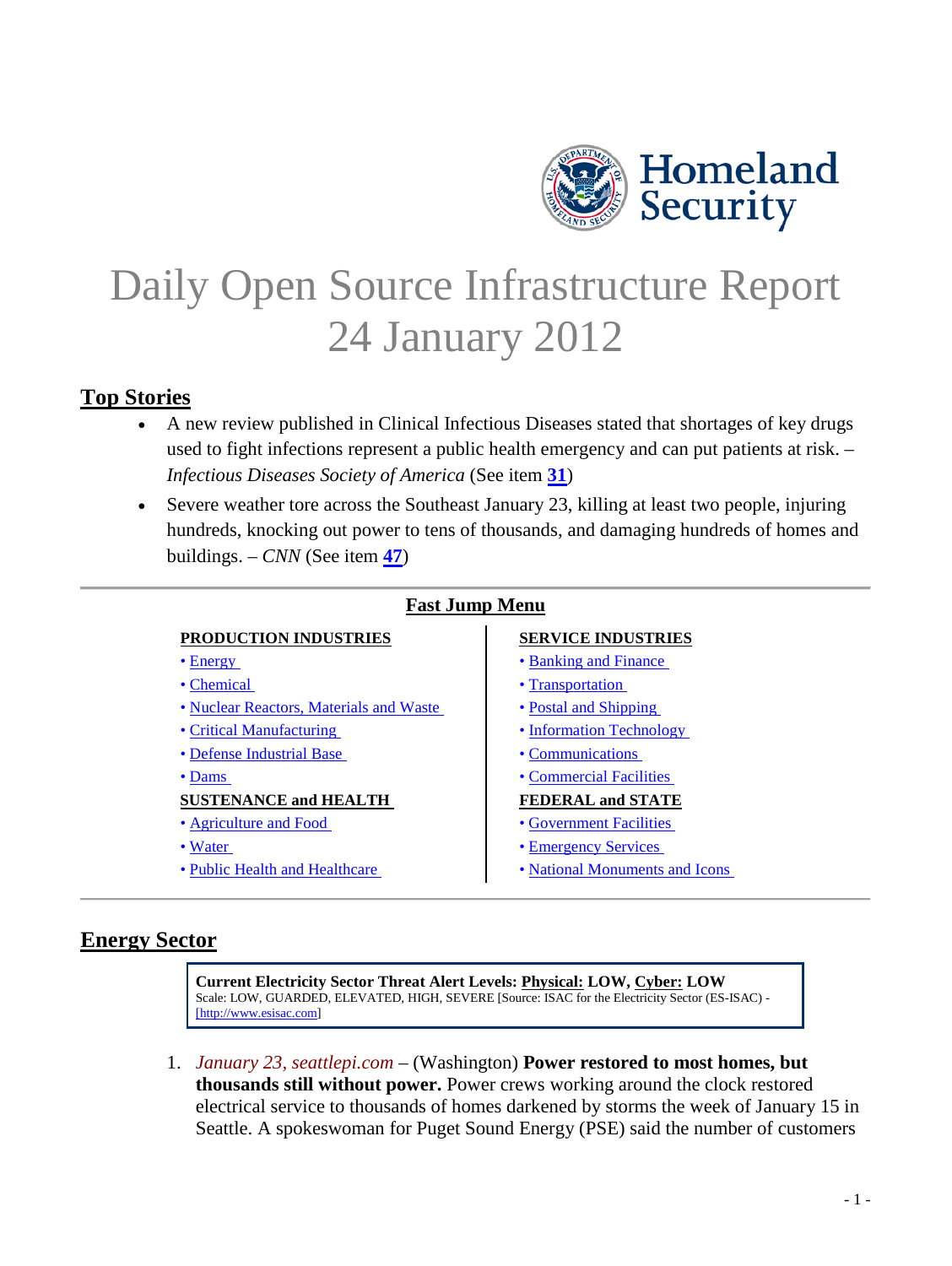without power had been reduced to about 79,000 by 4 p.m. January 22. Since January 18, PSE crews have restored power to more than 325,000 customers in Western Washington. About 250 crews brought in from as far away as Arizona and Colorado were working full-time since then to repair damaged lines and restore service. PSE hoped to have power restored to the vast majority of homes by January 22. People living in more remote or forested areas may not have power back until January 25 or even later, utility officials said.

Source: [http://www.seattlepi.com/local/komo/article/Power-restored-to-most-homes](http://www.seattlepi.com/local/komo/article/Power-restored-to-most-homes-but-thousands-still-2675070.php)[but-thousands-still-2675070.php](http://www.seattlepi.com/local/komo/article/Power-restored-to-most-homes-but-thousands-still-2675070.php)

2. *January 22, Ventura County Star* – (California) **3 arrested in Moorpark copper theft.** Three men were arrested January 22 on suspicion of stealing thousands of dollars worth of copper wire from a Southern California Edison facility in Moorpark, California, authorities said. The suspects were arrested following a theft of copper and tools at least six times in recent months from the Edison plant near Gabbert Road and Highway 118. Edison officials estimate their total loss to be over \$100,000 from the recent burglaries. Moorpark police detectives were conducting surveillance at the Edison plant about 3:30 a.m. January 22 when they saw three people cut through a fence and enter the property. About 90 minutes later, the suspects left in a vehicle with stolen wire from the plant, officials said. Authorities stopped the vehicle and found about \$25,000 worth of copper wire inside.

Source:<http://www.vcstar.com/news/2012/jan/22/3-arrested-in-moorpark-copper-theft/>

<span id="page-1-0"></span>3. *January 20, New Castle News Journal* – (Delaware) **Wilmington oil recycler faces \$55,000 pollution fine.** State regulators fined a Wilmington, Delaware used-oil recycling operation near the city's Riverfront redevelopment area with a \$55,000 penalty and reform order, January 20. The secretary of the Delaware Department of Natural Resources and Environmental Control (DNREC) issued the penalty order to International Petroleum Corp. (IPC) of Delaware after inspections in April and August turned up dozens of alleged environmental offenses, ranging from improper storage, treatment, and disposal of hazardous wastes to failure to fix and contain leaks, and failure to assure proper training for employees. In October, DNREC declared the problems serious enough to warrant a rare state "cease and desist" order, requiring immediate action. The company also was ordered to pay the state more than \$8,300 to cover investigation costs. IPC has 30 days to appeal the order. Source:

[http://www.delawareonline.com/article/20120120/NEWS/120120032/Wilmington-oil](http://www.delawareonline.com/article/20120120/NEWS/120120032/Wilmington-oil-recycler-faces-55-000-pollution-fine)[recycler-faces-55-000-pollution-fine](http://www.delawareonline.com/article/20120120/NEWS/120120032/Wilmington-oil-recycler-faces-55-000-pollution-fine)

<span id="page-1-1"></span>4. *January 20, Lincoln Journal Star* – (Nebraska) **DEQ: Nemaha County fuel spill could take two years to clean up and monitor.** The cleanup and monitoring of a massive December fuel spill from two ruptured pipelines in Nemaha County, Nebraska, will last at least 2 years, a state official said January 19. It will take about a year to clean up petroleum products at the site, which then will be monitored for a year, said a spokesman for the Nebraska Department of Environmental Quality (DEQ). The state agency has overseen cleanup efforts since a farmer, operating a bulldozer to clear brush roots from a hedgerow, hit the 8- and 12-inch pipelines about two and a half miles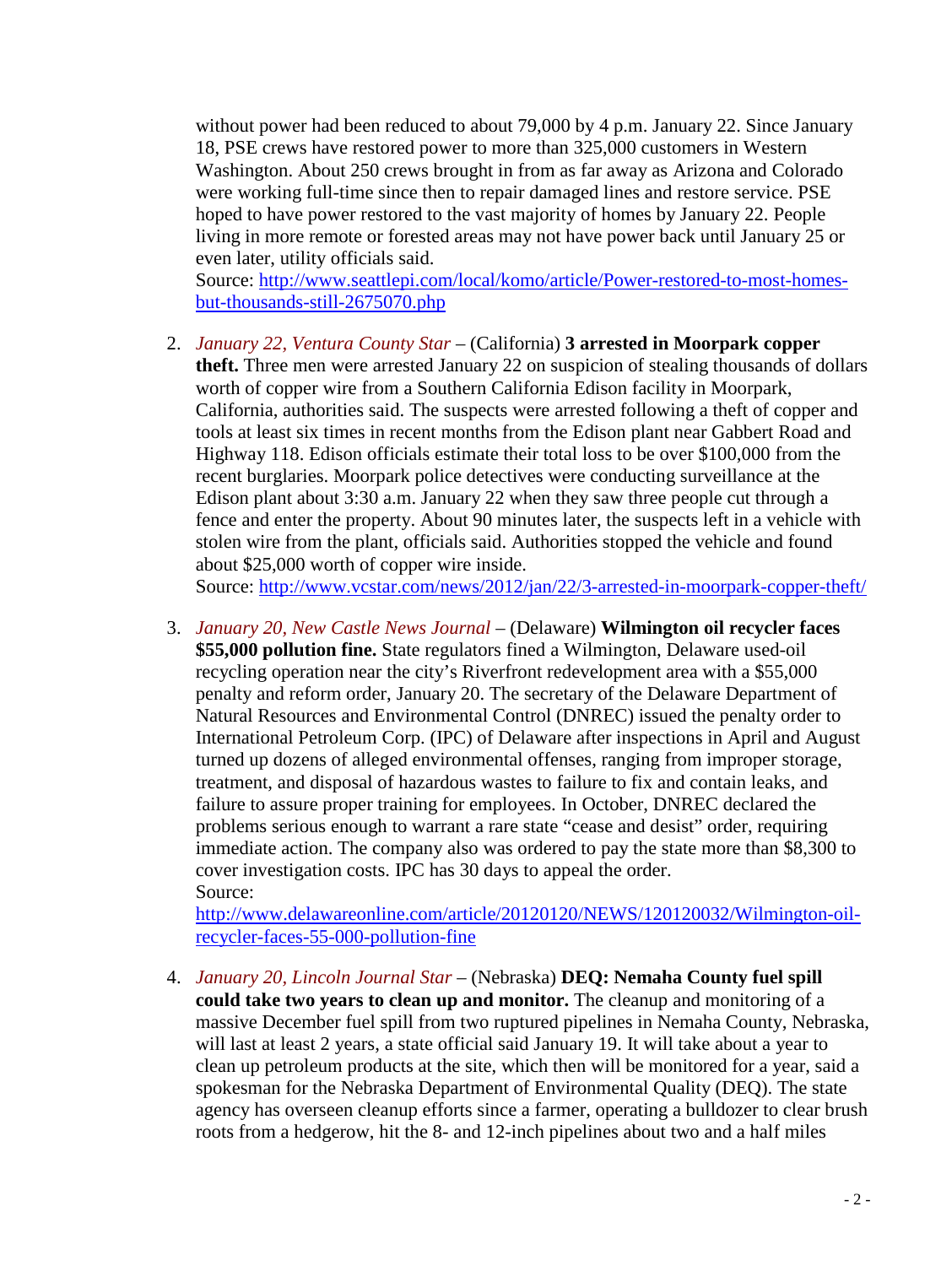south of Nemaha December 10. Magellan Midstream Partners, the owner of the pipelines, and its contractors have been recovering the spilled fuel using small dams, trenches, absorbent materials, sump pumps and a vacuum truck. The DEQ estimated that 2,834 barrels of gasoline, diesel fuel, and jet fuel spilled from the pipelines and contaminated soil and water in a nearby unnamed creek.. As of January 11, workers had recovered 137 barrels of fuel.

Source: [http://journalstar.com/news/local/deq-nemaha-county-fuel-spill-could-take](http://journalstar.com/news/local/deq-nemaha-county-fuel-spill-could-take-two-years-to/article_cc1e2f88-0cdf-5d7b-b78d-f1f1a4647f8d.html)[two-years-to/article\\_cc1e2f88-0cdf-5d7b-b78d-f1f1a4647f8d.html](http://journalstar.com/news/local/deq-nemaha-county-fuel-spill-could-take-two-years-to/article_cc1e2f88-0cdf-5d7b-b78d-f1f1a4647f8d.html)

<span id="page-2-0"></span>For more stories, see items **[29](#page-11-1)** and **[47](#page-18-0)**

### [\[Return to top\]](#page-0-1)

# <span id="page-2-3"></span>**Chemical Industry Sector**

5. *January 22, WTRF 7 Wheeling* – (Pennsylvania; West Virginia) **Chemical spill shuts down I-70 Eastbound for hours Saturday.** Officials shut down I-70 eastbound from Exit 5 at Elm Grove, West Virginia, to Claysville, Pennsylvania, causing major traffic backups January 21. A sergeant with the Wheeling Police Department said a tractor trailer carrying a nonhazardous chemical overturned near the Pennsylvania-West Virginia border just past West Alexander, Pennsylvania around 1 p.m. The Pennsylvania State Police said the truck veered off the road into the drainage ditch, spilling the material used to make glue into the ditch. Authorities said crews were still clearing up the scene the night of January 21, and they expected the road to be closed until everything was cleaned up.

Source: [http://www.wtrf.com/story/16572499/chemical-spill-shuts-down-i-70](http://www.wtrf.com/story/16572499/chemical-spill-shuts-down-i-70-easbound-for-hours-saturday) [easbound-for-hours-saturday](http://www.wtrf.com/story/16572499/chemical-spill-shuts-down-i-70-easbound-for-hours-saturday)

<span id="page-2-2"></span>6. *January 21, KTVT 11 Dallas/Fort Worth* – (Texas) **Tanker truck overturns in Arlington, leaks ethanol onto overpass.** A 7,500-gallon fuel truck overturned at Center Street and Ryan Plaza in Arlington, Texas, at about 5 p.m. January 21, leaking ethanol onto the Interstate 30 overpass. It was still leaking at 7:30 p.m. and a hazardous material teams responded to help with the cleanup. A fire department spokesman said the tanker tipped onto its side and ripped a hole deep into the gas tank. Authorities set up a 1,000-foot evacuation zone and closed North Center Street from Interstate 30 to Ryan Plaza. Officials said the only building in the zone is the Texas Health Resources building, which is mostly empty except for a 24-hour operating office of the Nuclear Regulatory Commission. They said the truck would have to be completely drained of ethanol before it could be towed. Crews were expected to work until 3 a.m. January 22. Source: [http://dfw.cbslocal.com/2012/01/21/tanker-truck-overturns-in-arlington-leaks](http://dfw.cbslocal.com/2012/01/21/tanker-truck-overturns-in-arlington-leaks-ethanol-onto-overpass/)[ethanol-onto-overpass/](http://dfw.cbslocal.com/2012/01/21/tanker-truck-overturns-in-arlington-leaks-ethanol-onto-overpass/)

<span id="page-2-1"></span>For more stories, see items **[3](#page-1-0)**, **[4](#page-1-1)**, **[7](#page-3-1)**, and **[29](#page-11-1)**

[\[Return to top\]](#page-0-1)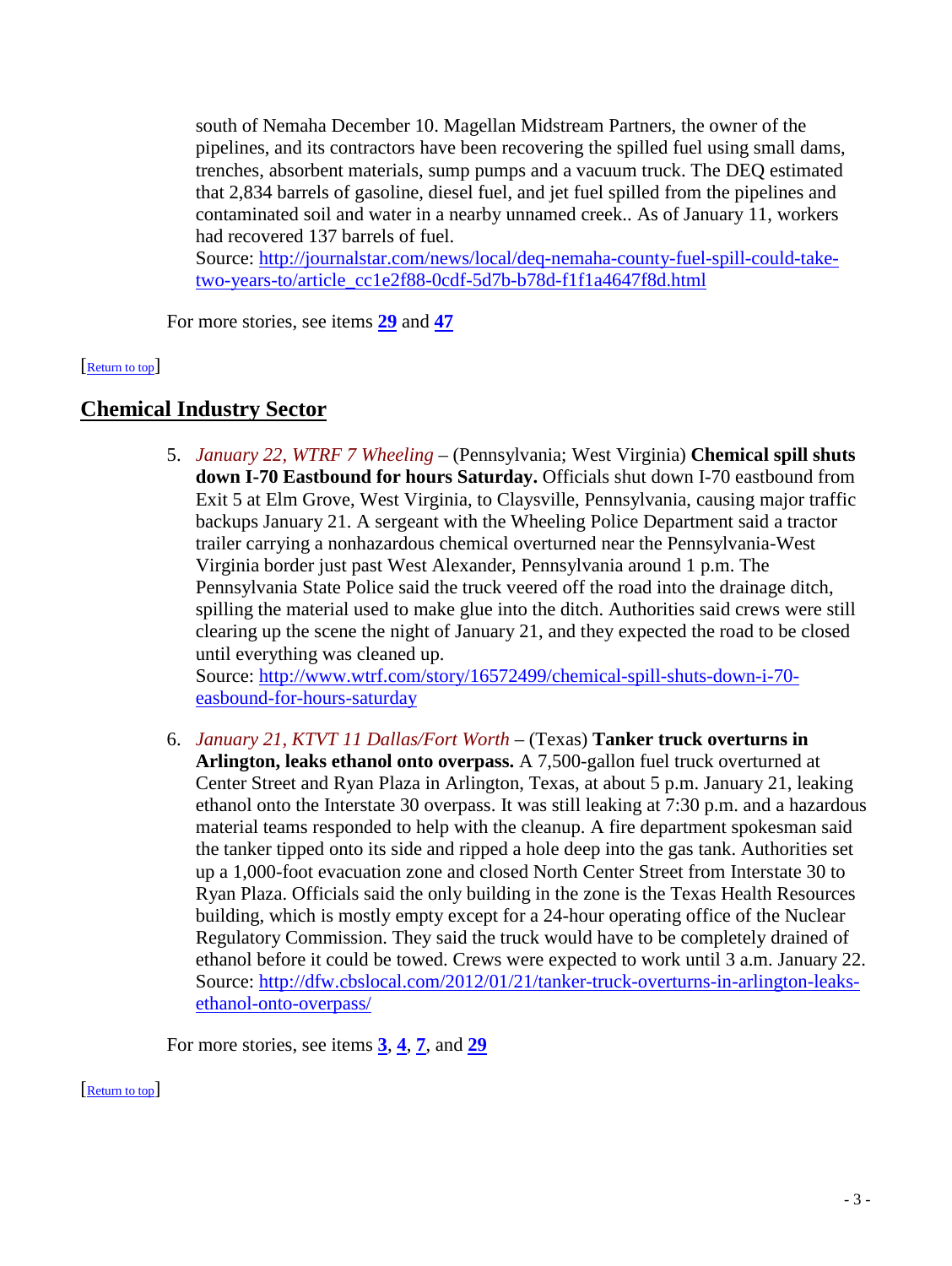# **Nuclear Reactors, Materials and Waste Sector**

<span id="page-3-0"></span>See item **[6](#page-2-2)**

#### [\[Return to top\]](#page-0-1)

# <span id="page-3-1"></span>**Critical Manufacturing Sector**

7. *January 23, KDKA 2 Pittsburgh* – (Pennsylvania) **Fire damages Stowe Township business.** Fire heavily damaged Standard Forged Products in Stowe Township, Pennsylvania, the night of January 22, and crews had to take extra precautions because of chemicals inside the facility, including hydraulic fluid. Firefighters had to use foam while battling the blaze because of the chemicals involved. Although workers were inside the building when the fire started, all made it out safely. Workers told KDKA 2 Pittsburgh that they were sent home due to the fire. The cause of the fire is under investigation.

Source: [http://pittsburgh.cbslocal.com/2012/01/23/fire-damages-stowe-township](http://pittsburgh.cbslocal.com/2012/01/23/fire-damages-stowe-township-business/)[business/](http://pittsburgh.cbslocal.com/2012/01/23/fire-damages-stowe-township-business/)

8. *January 22, Green Bay Press-Gazette* – (Wisconsin) **De Pere foundry fire causes undetermined damage.** A fire caused an undetermined amount of damage January 21 at the C.A. Lawton Co. foundry in De Pere, Wisconsin. Fire crews responded to a report of smoke and fire in the plant's "shop blast area." The fire extended to the roof, where firefighters concentrated their efforts and put the fire out, according to the De Pere Fire Department. The foundry was not in operation at the time and no one was injured. Source:

[http://www.greenbaypressgazette.com/article/20120122/GPG0101/201220621/C-A-](http://www.greenbaypressgazette.com/article/20120122/GPG0101/201220621/C-A-Lawton-Co-foundry-fire-in-De-Pere-causes-undetermined-damage)[Lawton-Co-foundry-fire-in-De-Pere-causes-undetermined-damage](http://www.greenbaypressgazette.com/article/20120122/GPG0101/201220621/C-A-Lawton-Co-foundry-fire-in-De-Pere-causes-undetermined-damage)

9. *January 20, Wired* – (National) **Feds say Volt is safe, close battery inquiry.** Federal regulators closed their investigation into the Chevrolet Volt, saying they are satisfied with the steps General Motors has taken to protect the car's lithium-ion battery and minimize the risk of a fire in the days and weeks after a severe crash, Wired reported January 20. The National Highway Traffic Safety Administration (NHTSA) posted an explanation and summary of its inquiry and announced the conclusion of the investigation it launched November 25. "The agency's investigation has concluded that no discernible defect trend exists and that the vehicle modifications recently developed by General Motors reduce the potential for battery intrusion resulting from side impacts," the NHTSA said in a statement. To address the issue, GM said it will revise the structure surrounding the Chevrolet Volt's battery pack and modify its coolant system, changes the automaker said will better protect the pack and reduce the risk of an electrical fire.

Source: [http://www.wired.com/autopia/2012/01/nhtsa-closes-chevrolet-volt](http://www.wired.com/autopia/2012/01/nhtsa-closes-chevrolet-volt-investigation/?utm_source=feedburner&utm_medium=feed&utm_campaign=Feed:+wired/index+(Wired:+Index+3+(Top+Stories+2)))[investigation/?utm\\_source=feedburner&utm\\_medium=feed&utm\\_campaign=Feed:+wi](http://www.wired.com/autopia/2012/01/nhtsa-closes-chevrolet-volt-investigation/?utm_source=feedburner&utm_medium=feed&utm_campaign=Feed:+wired/index+(Wired:+Index+3+(Top+Stories+2))) [red/index+\(Wired:+Index+3+\(Top+Stories+2\)\)](http://www.wired.com/autopia/2012/01/nhtsa-closes-chevrolet-volt-investigation/?utm_source=feedburner&utm_medium=feed&utm_campaign=Feed:+wired/index+(Wired:+Index+3+(Top+Stories+2)))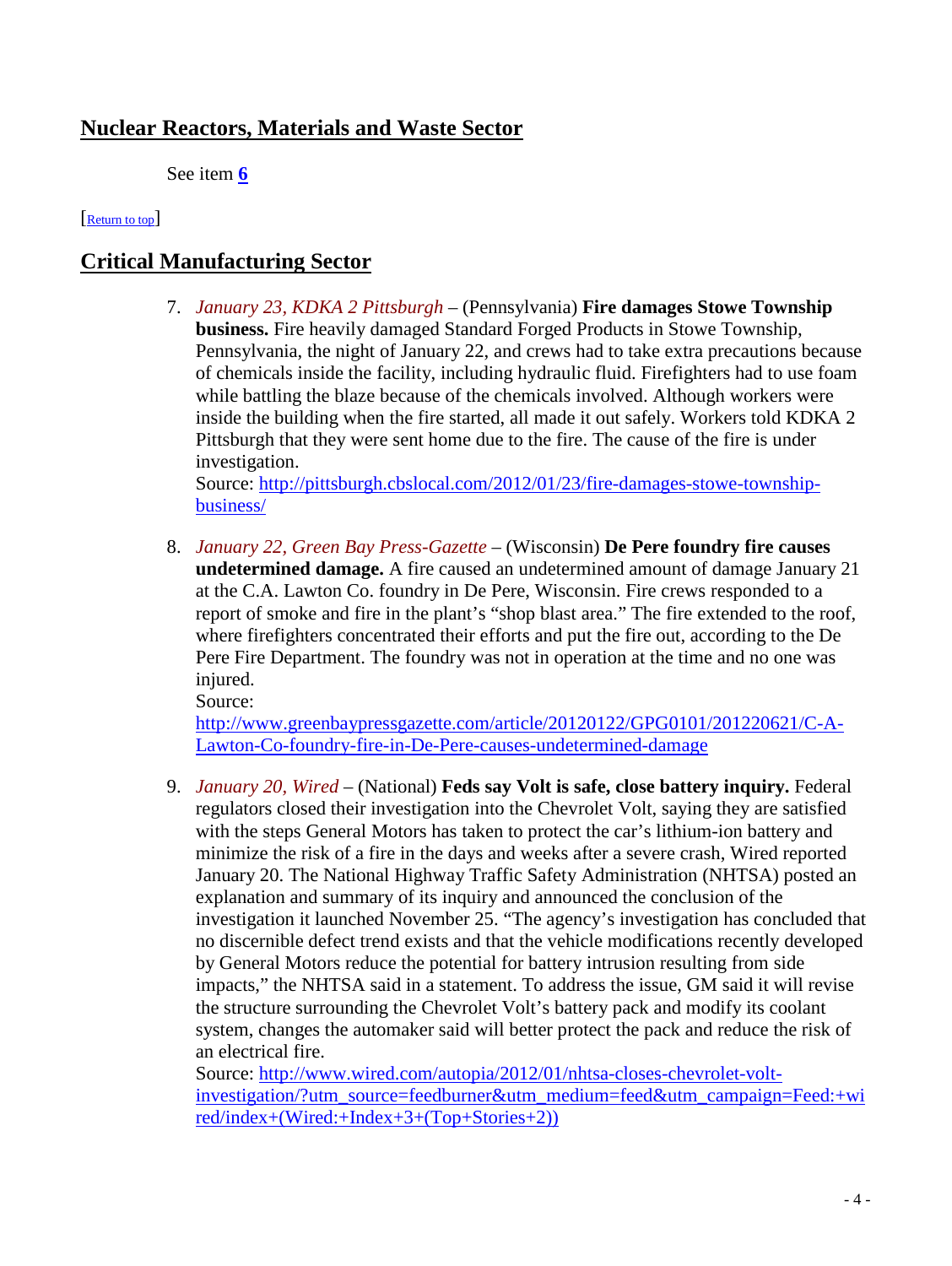<span id="page-4-1"></span>For another story, see item **[17](#page-7-1)**

[\[Return to top\]](#page-0-1) 

# **Defense Industrial Base Sector**

<span id="page-4-0"></span>Nothing to report

#### [\[Return to top\]](#page-0-1)

### <span id="page-4-2"></span>**Banking and Finance Sector**

10. *January 23, U.S. Securities and Exchange Commission* – (Connecticut; New York) **Diamondback Capital agrees to settle SEC insider trading charges.** The Securities and Exchange Commission (SEC) January 23 announced that Diamondback Capital Management LLC agreed to pay more than \$9 million to settle insider-trading charges brought by the Commission January 18. The proposed settlement is subject to the approval of a U.S. district court judge in New York. As part of the proposed settlement, the Stamford, Connecticut-based hedge fund adviser also has submitted a statement of facts to the SEC and federal prosecutors, and entered into a non-prosecution agreement with the the U.S. attorney's office for New York. Under the proposed settlement, Diamondback will give up more than \$6 million of allegedly ill-gotten gains and pay a \$3 million civil penalty. In addition, Diamondback consented to a judgment that permanently enjoins it from future violations of federal anti-fraud laws. The proposed settlement would resolve charges of insider trading by Diamondback in shares of Dell Inc. and Nvidia Corp. in 2008 and 2009. The week of January 16, the SEC filed insider-trading charges against Diamondback, a second hedge fund advisory firm, and seven individuals, including a former Diamondback analyst and a former Diamondback portfolio manager.

Source:<http://www.sec.gov/news/press/2012/2012-16.htm>

<span id="page-4-3"></span>11. *January 23, Softpedia* – (International) **New ZeuS variant 'Citadel' comes with customer support.** During his expeditions in the hacking underground, a security researcher came across a new variant of the bank-account-stealing ZeuS Trojan called Citadel. Citadel's developers mainly address customers not satisfied with the support offered by other malware providers. The fact that malware developers rarely make sure bugs in their products are patched up is seen as a business opportunity for Citadel's owners. This is why they offer a bug reporting and suggestions mechanism via a ticketing system, allowing customers to file as many complaints as they want without having to contact the developer on instant messaging channels. Clients can also submit their own applications in what appears to be a social network. For \$2,400 plus a monthly fee, cybercriminals can purchase a Citadel package comprised of a bot builder and a botnet administration panel. Among other features and add-ons that the trojan's creators offer, there is one that detects if the victim's keyboard is Russian or Ukrainian. It is known that hackers fear Russian authorities more than anything else because they are known to track down and prosecute those who commit crimes in the virtual environment. This is why this particular variant of ZeuS shuts itself down as soon as it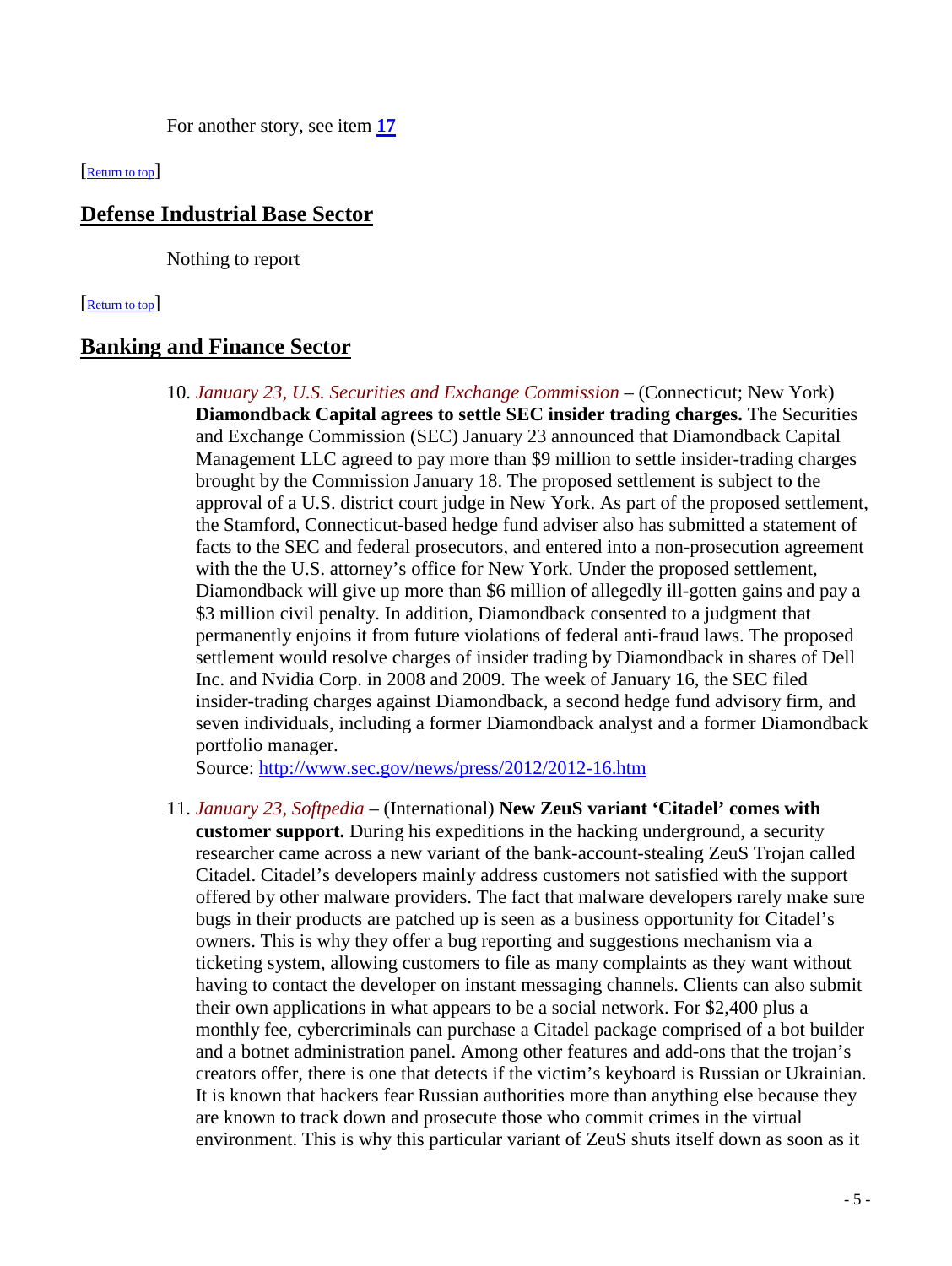detects the aforementioned keyboards.

Source: [http://news.softpedia.com/news/New-ZeuS-Variant-Citadel-Comes-with-](http://news.softpedia.com/news/New-ZeuS-Variant-Citadel-Comes-with-Customer-Support-248032.shtml)[Customer-Support-248032.shtml](http://news.softpedia.com/news/New-ZeuS-Variant-Citadel-Comes-with-Customer-Support-248032.shtml)

12. *January 22, KNSD 7 San Diego* – (California) **Carlsbad man arrested for.** A

Carlsbad, California, man was arrested January 21 in connection with a robbery series that spanned over 3 months, according to officials with the FBI. He was taken into custody after Carlsbad police SWAT teams surrounded his home, a special agent with the FBI said. He said the suspect was arrested after a multi-jurisdictional investigation into the 'Dying Son Bandit' bank robberies, a series that involved 10 banks. He added that a recent tip helped lead investigators to the suspect. The 'Dying Son' name came about because the suspect told bank tellers he was in need of money for his dying son. The suspect followed that up by telling the victims he was armed with a handgun and would shoot them if they did not comply with his demands. Seven robberies were completed and three were attempted, according to the special agent. The most recent robbery was at a Citibank branch in Laguna Hills January 20. Investigators determined the suspect's claims of a dying son were false.

Source: [http://www.nbcsandiego.com/news/local/Arrest-Made-in-Dying-Son-Robbery-](http://www.nbcsandiego.com/news/local/Arrest-Made-in-Dying-Son-Robbery-Series-FBI-137855818.html)[Series-FBI-137855818.html](http://www.nbcsandiego.com/news/local/Arrest-Made-in-Dying-Son-Robbery-Series-FBI-137855818.html)

13. *January 21, Knoxvlle News Sentinel* – (Tennessee) **FBI allege 'Ball Cap Bandit' is meat salesman from North Knox.** The FBI identified a meat salesman as a serial robber authorities said robbed three Tennessee banks since August 2011, the Knoxville News Sentinel reported January 21. His wife said he admitted in 2007 to robbing yet another bank using the same method as the man who authorities dubbed the 'Ball Cap Bandit' during the recent spree. He was arrested January 20 and charged with three counts of bank robbery. He is being held without bond at the Blount County Jail, the FBI said. Authorities said he robbed Home Federal Bank in Pigeon Forge August 24, Tennessee Bank in Oak Ridge November 14, and Tennessee National Bank in Jefferson City January 4. In each case, FBI agents allege the meat and seafood salesman used only a note demanding cash — usually between \$2,500 and \$3,000. Officials said when an image of the ball cap-wearing bank robber flashed on electronic billboards around Knoxville January 11, four of the man's business associates identified him as the man. An FBI task force officer reported the suspect's wife said that in the fall of 2007, her husband told her he had robbed a West Knoxville SunTrust Bank by using a note that demanded \$3,000.

Source: [http://www.knoxnews.com/news/2012/jan/21/fbi-allege-ball-cap-bandit-is](http://www.knoxnews.com/news/2012/jan/21/fbi-allege-ball-cap-bandit-is-meat-salesman-from/)[meat-salesman-from/](http://www.knoxnews.com/news/2012/jan/21/fbi-allege-ball-cap-bandit-is-meat-salesman-from/)

<span id="page-5-0"></span>14. *January 20, Internet Crime Complaint Center; FBI; Financial Services-Information Sharing and Analysis Center* – (International) **Fraud alert involving e-mail intrusions to facilitate wire transfers overseas.** The FBI observed a trend in which cyber criminals are compromising the e-mail accounts of U.S. individuals and businesses and using variations of the legitimate e-mail addresses associated with the victim accounts to request and authorize overseas transactions, according to a January 20 alert. The wire transfers are being sent to bank accounts of individuals typically located domestically or in Australia, and the funds are being sent directly to Malaysia. Investigations found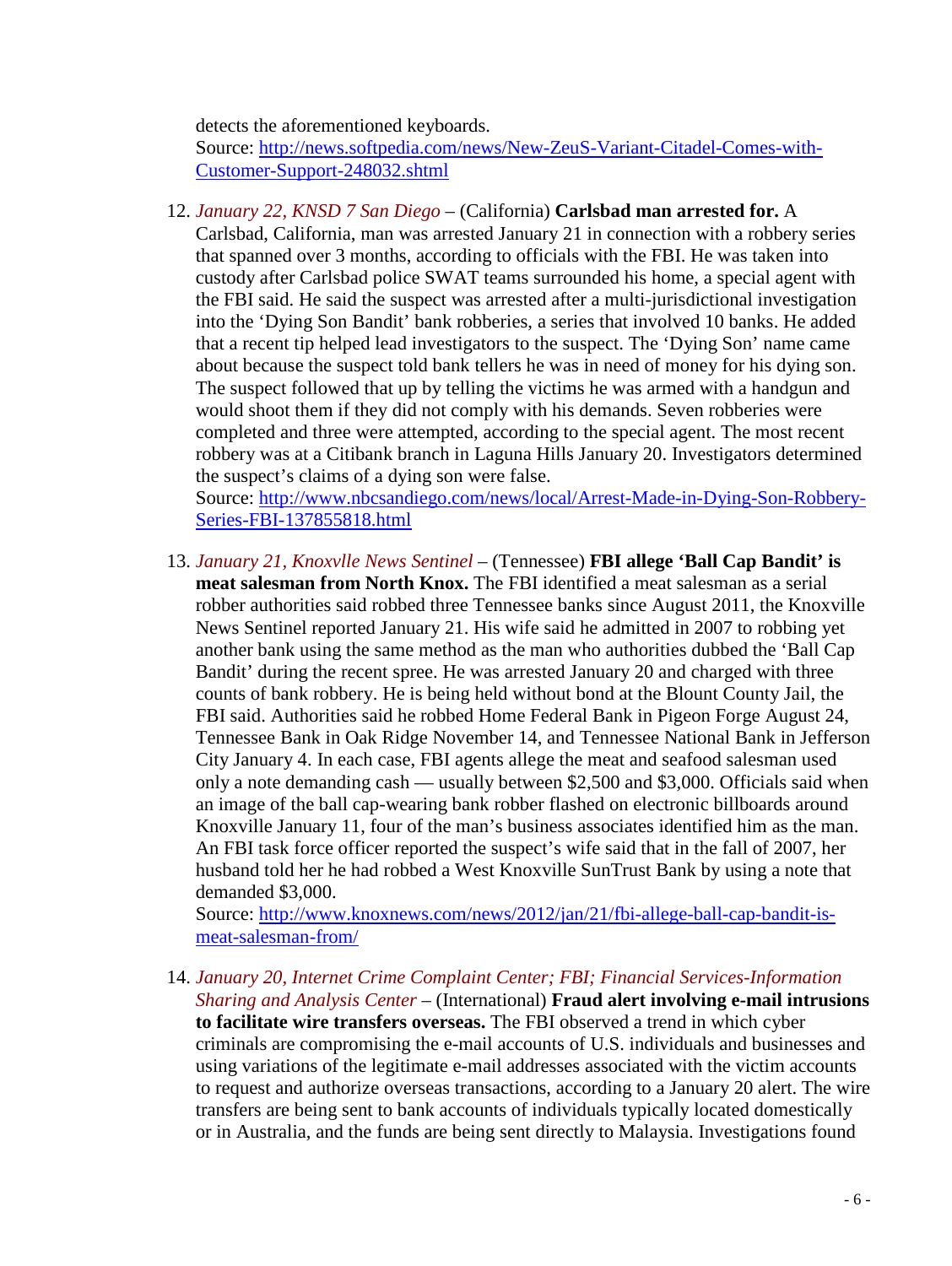some of the money mules in the United States and Australia are victims of a romance scam and are asked to further transfer the funds to Malaysia. As of December 2011, the attempted fraud amounts were about \$23 million; with actual victim losses about \$6 million. This type of fraud has affected banks, broker/dealers, credit unions, and other institutions. In a typical scenario, the cyber criminal will send an e-mail to a financial institution, brokerage firm employee, or the victim's financial adviser pretending to be the victim and request the balance of the victim's account. When the request is successful, the cyber criminal then sends another e-mail providing a reason why they can only communicate via e-mail and asks that a wire transfer be initiated on their behalf. The excuse is typically based on an illness or death in the family that prevents the account holder from conducting business as usual.

Source:<http://www.ic3.gov/media/2012/EmailFraudWireTransferAlert.pdf>

- 15. *January 20, Credit Union Times* (Florida) **SEC charges Florida bank, CEO with CRE portfolio fraud.** The Securities and Exchange Commission (SEC) charged the holding company for one of Florida's largest banks and its chief executive officer (CEO) with misleading investors about growing problems in a loan portfolio, the Credit Union Times reported January 20. The SEC alleged BankAtlantic Bancorp and its CEO and chairman made misleading statements in public filings and earnings calls to hide the declining state of a large portion of the bank's commercial real estate land acquisition and development portfolio (CRE) in 2007. BankAtlantic and the CEO then allegedly committed accounting fraud when they minimized the bank's losses by improperly recording loans they were trying to sell from this portfolio in late 2007. According to the SEC's complaint, BankAtlantic and the CEO knew a large portion of the loan portfolio was deteriorating in early 2007 because many loans required extensions due to borrowers' inability to meet their obligations. Some loans were kept current only by extending the loan terms or replenishing the interest reserves from an increase in the loan principal, the SEC said. The CEO allegedly knew this negative information in part from participating in the bank's major loan committee that approved the extensions and principal increases. As a result, BankAtlantic experienced a net loss of more than \$45 million in its CRE portfolio. In 2007, the bank had about \$1.5 billion in CRE loans. The SEC said BankAtlantic and the CEO also were aware that many of the loans had been internally downgraded to non-passing status, indicating the bank was deeply concerned about them. The SEC alleged that despite this knowledge, BankAtlantic's public filings in the first two quarters of 2007 made only generic warnings of what may occur in the future if Florida's real estate downturn continued. The CEO later allegedly made misleading statement to investors during the bank's earnings calls, according to the SEC. BankAtlantic finally acknowledged the problems in the third quarter of 2007 by announcing "a large unexpected loss." The SEC's complaint seeks financial penalties and permanent injunctive relief against BankAtlantic and the CEO to enjoin them from future violations of the federal securities laws. The complaint also seeks an officer and director bar against the CEO. Source: [http://www.cutimes.com/2012/01/20/sec-charges-florida-bank-ceo-with-cre](http://www.cutimes.com/2012/01/20/sec-charges-florida-bank-ceo-with-cre-portfolio-fr)[portfolio-fr](http://www.cutimes.com/2012/01/20/sec-charges-florida-bank-ceo-with-cre-portfolio-fr)
- 16. *January 19, Orangeburg Times and Democrat* (South Carolina) **Bank ordeal suspect: 'Fulfilling my destiny'.** A man accused of holding more than a dozen people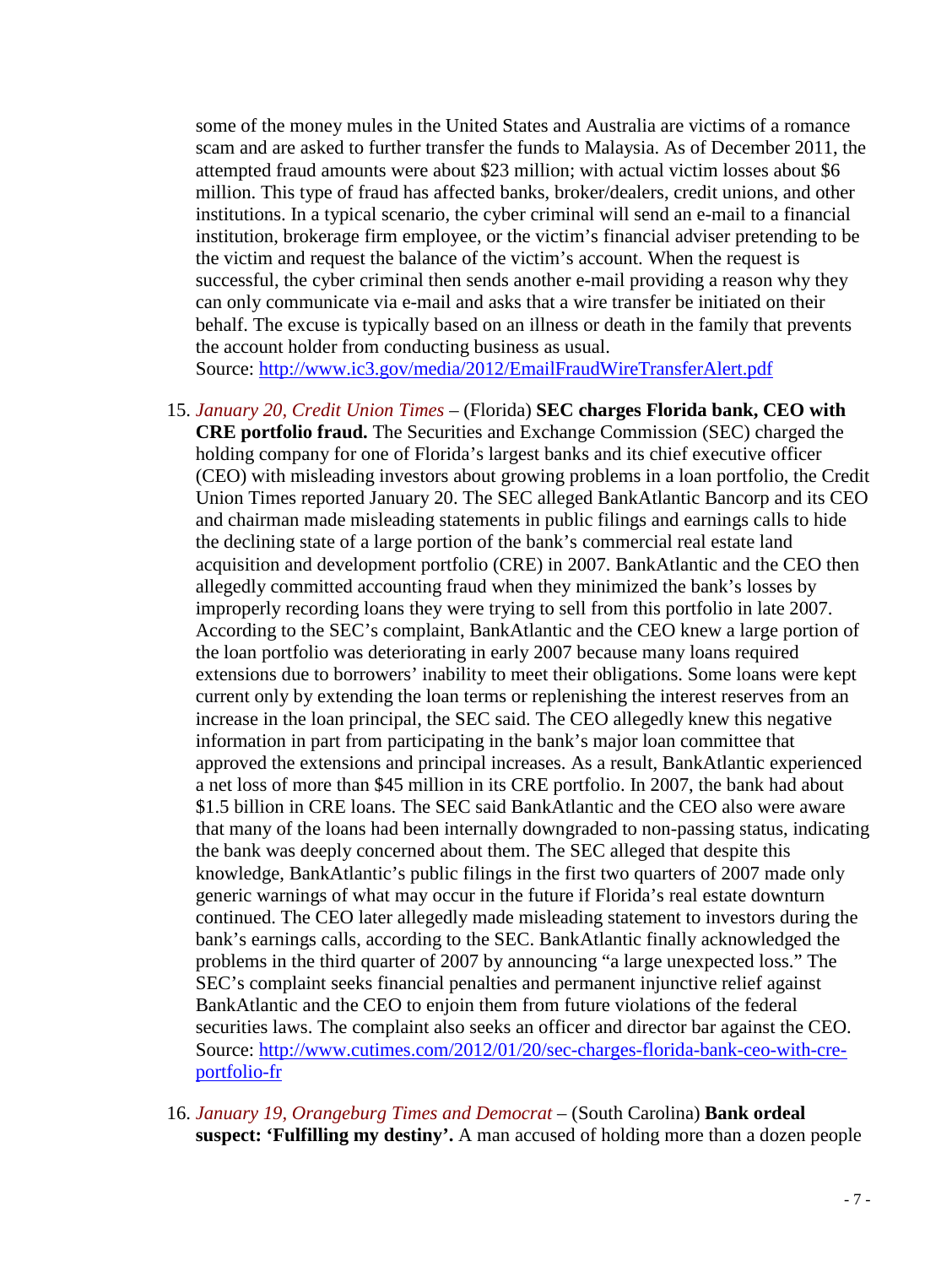hostage January 17 in an Orangeburg, South Carolina, bank said he was fulfilling his destiny for the Lord, the Orangeburg Times and Democrat reported January 19. He told the court January 18 he needed a platform for attention to fulfill a religious calling. The bank was that platform. He stopped short, however, of explaining precisely what those certain purposes were. Investigators charged the suspect with 13 counts of kidnapping, one count of attempted murder, and one count of resisting arrest with a deadly weapon. He informed the court he had no intention of harming anyone during his stand-off with police. The warrants were served on the suspect a day after police said he held multiple employees and customers hostage at a South Carolina Bank and Trust. More charges are possible, police said. Investigators are still trying to determine why the suspect allegedly entered the bank with several knives. He never demanded money, investigators said. On January 17, someone in the bank tripped a robbery alarm that sent dozens of officers to the 3-story bank. Three police negotiators spent 45 minutes trying to determine what the subject barricaded inside wanted. Negotiators were given no demands, however. Officers moved in through the bank's doors, including the front door, which was barricaded with chairs. The subject was then tased into submission. Source: [http://thetandd.com/news/bank-ordeal-suspect-fulfilling-my](http://thetandd.com/news/bank-ordeal-suspect-fulfilling-my-destiny/article_c2a6a0aa-4262-11e1-be19-0019bb2963f4.html)[destiny/article\\_c2a6a0aa-4262-11e1-be19-0019bb2963f4.html](http://thetandd.com/news/bank-ordeal-suspect-fulfilling-my-destiny/article_c2a6a0aa-4262-11e1-be19-0019bb2963f4.html)

#### <span id="page-7-0"></span>[\[Return to top\]](#page-0-1)

#### <span id="page-7-1"></span>**Transportation Sector**

17. *January 23, Seattle Times* – (National) **Vibrations force Boeing to cut off 747-8 tail fuel tanks.** Under a mandate from the Federal Aviation Administration (FAA), Boeing's new 747-8 Intercontinental passenger jet will not be allowed to carry fuel in its tail until engineers can fix a potential wing-vibration problem. A Boeing spokesman said engineers are working to design, certify, and implement a repair in 2013. Until then, a section of fuel line will be removed to prevent fuel flowing back to the tank inside the horizontal stabilizer — the small wings on either side of the tail. This restriction will cut fuel capacity by about 3,300 gallons and reduce the range of the jet by 300 to 400 miles, the spokesman said. The big jet's total fuel capacity, including the tail tank, is advertised at 63,055 gallons, giving it a range of 9,200 miles while carrying 467 passengers. The first delivery of the 747-8 passenger model is expected next month to an unidentified customer. German airline Lufthansa will take the second jet, probably in March. Five of the jets have already rolled out without the required block to the tanks in the tail. Those jets will have to be modified by removing the section of fuel line, work that can be completed over three shifts, the Boeing spokesman said. Subsequent 747-8s will have the tail tank blocked inside the factory during assembly. A computer analysis revealed that if the engine mounting strut were to fail, then extra weight at the rear of the aircraft from fuel in the tail would cause wing flutter. Flutter is a phenomenon in which structural vibrations enter a feedback cycle that enhances the shaking and can cause serious damage.

Source:<http://www.bnd.com/2012/01/23/2025396/vibrations-force-boeing-to-cut.html>

18. *January 23, Bloomberg News* – (International) **Airbus wing checks to affect almost one-third of A380 fleet.** Airlines operating Airbus SAS's A380 superjumbo must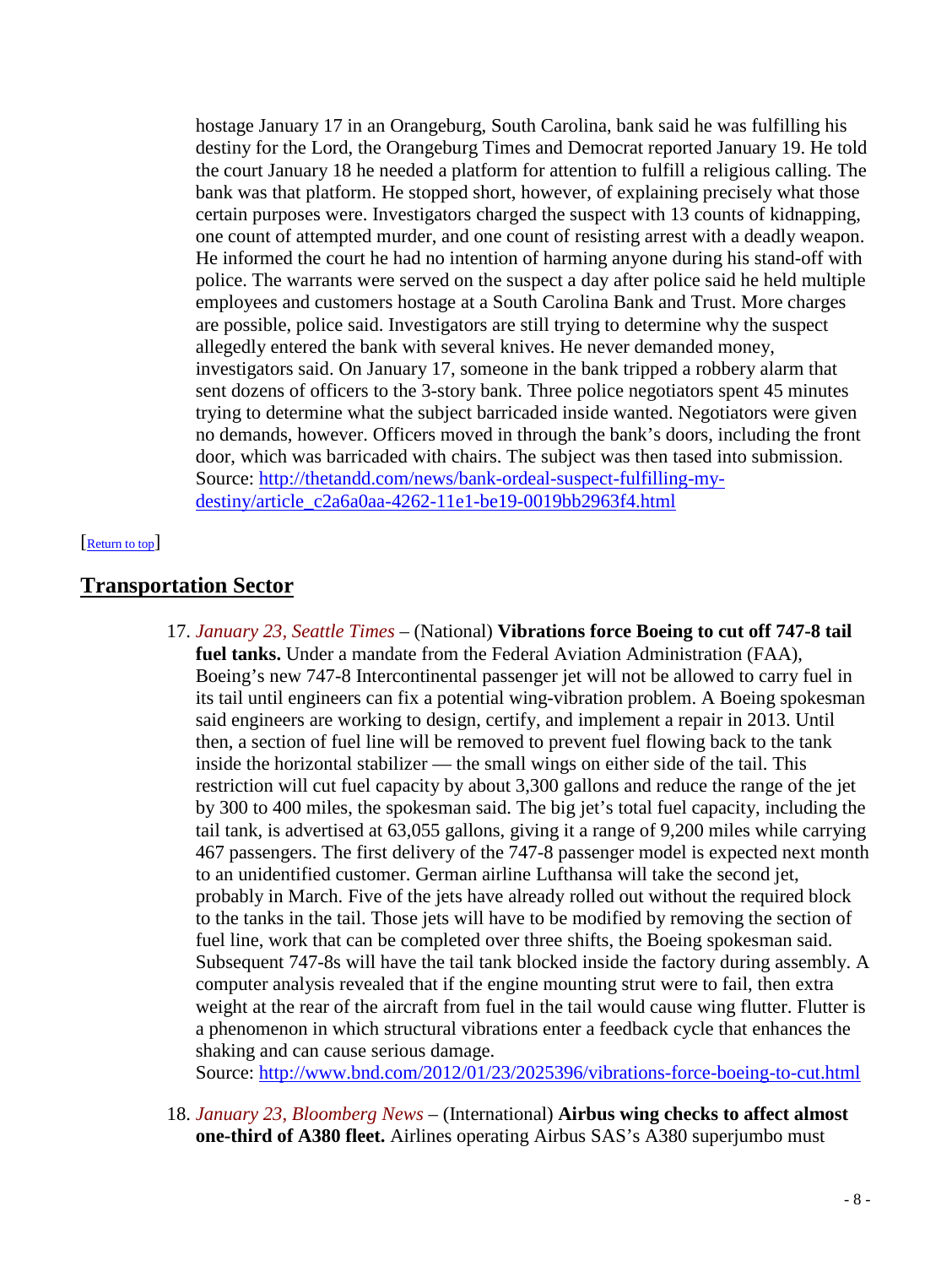ground 20 planes or almost one-third of the world fleet within the next 6 weeks to check for wing cracks. Carriers with A380s that have accumulated more than 1,300 takeoffs and landings must make the inspections, and any planes that have made more than 1,800 trips need to be checked within 4 days, the European Aviation Safety Agency (EASA) said today. Air France, Emirates, and Singapore Airlines Ltd. will need to take action soonest, based on flight figures, with the work likely to take up to 24 hours, according to the Asian carrier, which said six of its jets require scrutiny in the near term. The EASA ordered the checks after the discovery of cracks in one wing led to detection of more serious fractures in other planes. "This condition, if not detected and corrected, could potentially affect the structural integrity of the aeroplane," the safety organization said in an airworthiness directive. "The new form of cracking is more significant." The visual examinations don't require special gear and should be completed in a matter of hours, according to Airbus.

Source: [http://www.sfgate.com/cgi-](http://www.sfgate.com/cgi-bin/article.cgi?f=/g/a/2012/01/23/bloomberg_articlesLY3G2L6JTSEA01-LY3OA.DTL)

[bin/article.cgi?f=/g/a/2012/01/23/bloomberg\\_articlesLY3G2L6JTSEA01-LY3OA.DTL](http://www.sfgate.com/cgi-bin/article.cgi?f=/g/a/2012/01/23/bloomberg_articlesLY3G2L6JTSEA01-LY3OA.DTL)

19. *January 20, NYCAviation* – (International) **FAA downgrades safety ratings of Curacao and Saint Maarten, current flights not affected.** The Federal Aviation Administration (FAA) January 19 announced it had downgraded the safety ratings of the Caribbean island nations of Cura $\tilde{A}$ §ao and Saint Maarten from Category 1 to Category 2. Both islands had previously been parts of the Netherlands Antilles, which had held a International Aviation Safety Assessment (IASA) rating of Category 1. Cura $\tilde{A}$ §ao and Saint Maarten became individual countries subject to their own assessments when the Netherlands Antilles were dissolved in 2010. According to the FAA, a Category 2 rating means a country either lacks laws or regulations necessary to oversee air carriers in accordance with minimum international standards, or that its civil aviation authority –- equivalent to the FAA for aviation safety matters –- is deficient in one or more areas, such as technical expertise, trained personnel, record keeping, or inspection procedures. The FAA sayid existing service may continue, but under stronger scrutiny from FAA inspectors. New flights from those countries will not be allowed unless they regain Category 1 status. Flights operated by U.S. carriers to  $Cura\tilde{A}$ §ao and Saint Maarten will not be affected.

Source: [http://nycaviation.com/2012/01/aviation-safety-ratings-of-curacao-and-st](http://nycaviation.com/2012/01/aviation-safety-ratings-of-curacao-and-st-maarten-downgraded-by-faa-current-flights-not-affected/)[maarten-downgraded-by-faa-current-flights-not-affected/](http://nycaviation.com/2012/01/aviation-safety-ratings-of-curacao-and-st-maarten-downgraded-by-faa-current-flights-not-affected/)

20. *January 20, Chicago Tribune* – (Illinois) **Snow cripples commute, cancels flights and moves on.** Chicago officials detoured all Chicago Transit Authority (CTA) buses off Lake Shore Drive as a snowstorm hunkered down over the area, crippling the evening commute and grounding more than 800 flights January 20. The storm began tapering off as of 6:15 p.m., but travel times on expressways remained tortuously long, with some commutes more than 4 hours long. Radar showed the storm leaving the area as of about 9 p.m. and snow was expected to completely exit northern Illinois by midnight. As of about 6:30 p.m. buses that operate north of Roosevelt Road on Lake Shore Drive were back on their normal routes, while all buses south of Roosevelt resumed normal routes by 8:15 p.m., the CTA said. Some delays remained because of traffic conditions. The Illinois Tollway Authority said it had helped at least 160 motorists since the snow began. As of 8:30 p.m., O'Hare and Midway airports were reporting "significant delays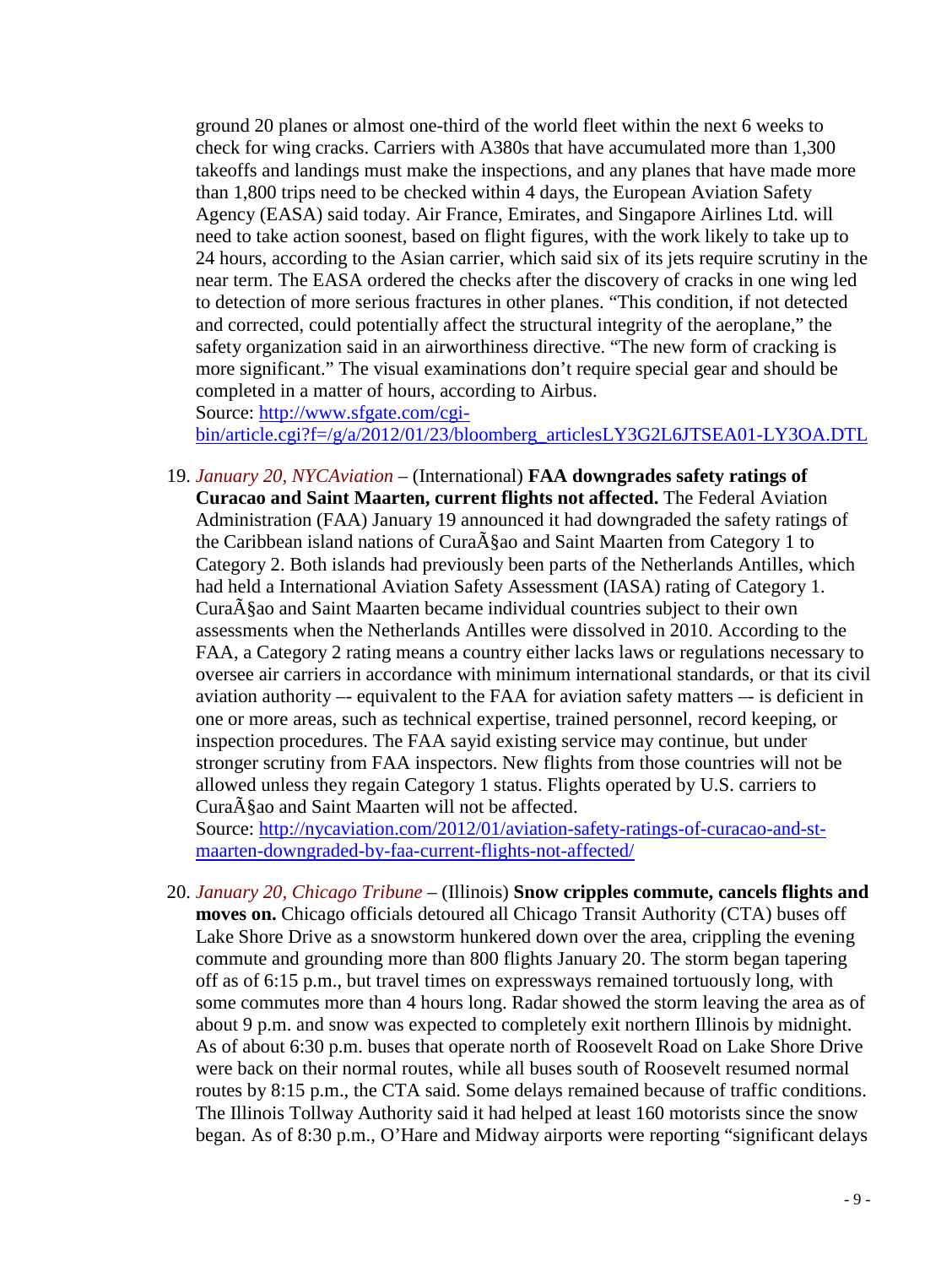and cancellations,'' according to the Chicago Aviation Department. At O'Hare, airlines canceled more than 700 flights and delays on all flights were averaging an hour or more, the department said. At Midway, more than 100 flights were canceled. Metra, the commuter rail division of the Illinois Regional Transportation Authority, reported two issues — slower-moving commuters and multiple switch problems that were possibly weather-related.

Source: [http://articles.chicagotribune.com/2012-01-20/business/chi-5-to-8-inches-of](http://articles.chicagotribune.com/2012-01-20/business/chi-5-to-8-inches-of-snow-predicted-evening-rush-at-risk-20120120_1_snow-cripples-lake-effect-snow-reroute-buses)[snow-predicted-evening-rush-at-risk-20120120\\_1\\_snow-cripples-lake-effect-snow](http://articles.chicagotribune.com/2012-01-20/business/chi-5-to-8-inches-of-snow-predicted-evening-rush-at-risk-20120120_1_snow-cripples-lake-effect-snow-reroute-buses)[reroute-buses](http://articles.chicagotribune.com/2012-01-20/business/chi-5-to-8-inches-of-snow-predicted-evening-rush-at-risk-20120120_1_snow-cripples-lake-effect-snow-reroute-buses)

<span id="page-9-0"></span>For more stories, see items **[5](#page-2-3)**, **[6](#page-2-2)**, and **[47](#page-18-0)**

#### [\[Return to top\]](#page-0-1)

# **Postal and Shipping Sector**

21. *January 22, KDRV 12 Medford* – (Oregon) **Bomb squad responds to Rogue River homemade explosives.** The Oregon State Police (OSP) Bomb Squad was sent out January 21 for some suspicious deliveries. Along with the OSP, the Jackson County Sheriff's Office responded to a call of multiple explosive devices. The objects were located inside three separate mailboxes outside of Rogue River. At two locations, it was clear the mailboxes fell victims to someone's prank. Jackson County sheriff's officials said the homemade explosives were created inside small medicine bottles. They said the two devices inside two separate mailbox locations went off on their own, but the bomb squad did suit up for the Queens Branch Road location. After examining the broken device, the bomb squad determined it was safe to remove. Three people were arrested; two of the suspects are minors and the third is an 18-year-old of Rogue River. Charges are expected for all three.

<span id="page-9-1"></span>Source:<http://kdrv.com/page/237156>

#### [\[Return to top\]](#page-0-1)

# **Agriculture and Food Sector**

- 22. *January 21, Food Safety News* (National) **Price Chopper recalls shredded taco cheese.** Price Chopper Supermarkets is recalling its Coyote Joe's Shredded Taco Cheese because there could be shredded plastic fragments inside the packaging, Food Safety News reported January 21. The recall is for 16-ounce cheese with an expiration date of April 21, 2012 sold chain-wide from January 4 through January 17. Source: [http://www.foodsafetynews.com/2012/01/price-chopper-recalls-shredded-taco](http://www.foodsafetynews.com/2012/01/price-chopper-recalls-shredded-taco-cheese-1/)[cheese-1/](http://www.foodsafetynews.com/2012/01/price-chopper-recalls-shredded-taco-cheese-1/)
- 23. *January 21, Food Safety News* (National) **Allergen alert: 'Torta de Pan' with milk.** JKS Wholesale SVCS of Beltsville, Maryland, is recalling packages of "Torta de Pan" after a state of New York Department of Agriculture and Markets laboratory analysis revealed the product contains milk, an allergen, which is not listed on the label, Food Safety News reported January 21. The recalled "Torta de Pan" was sold in a 16-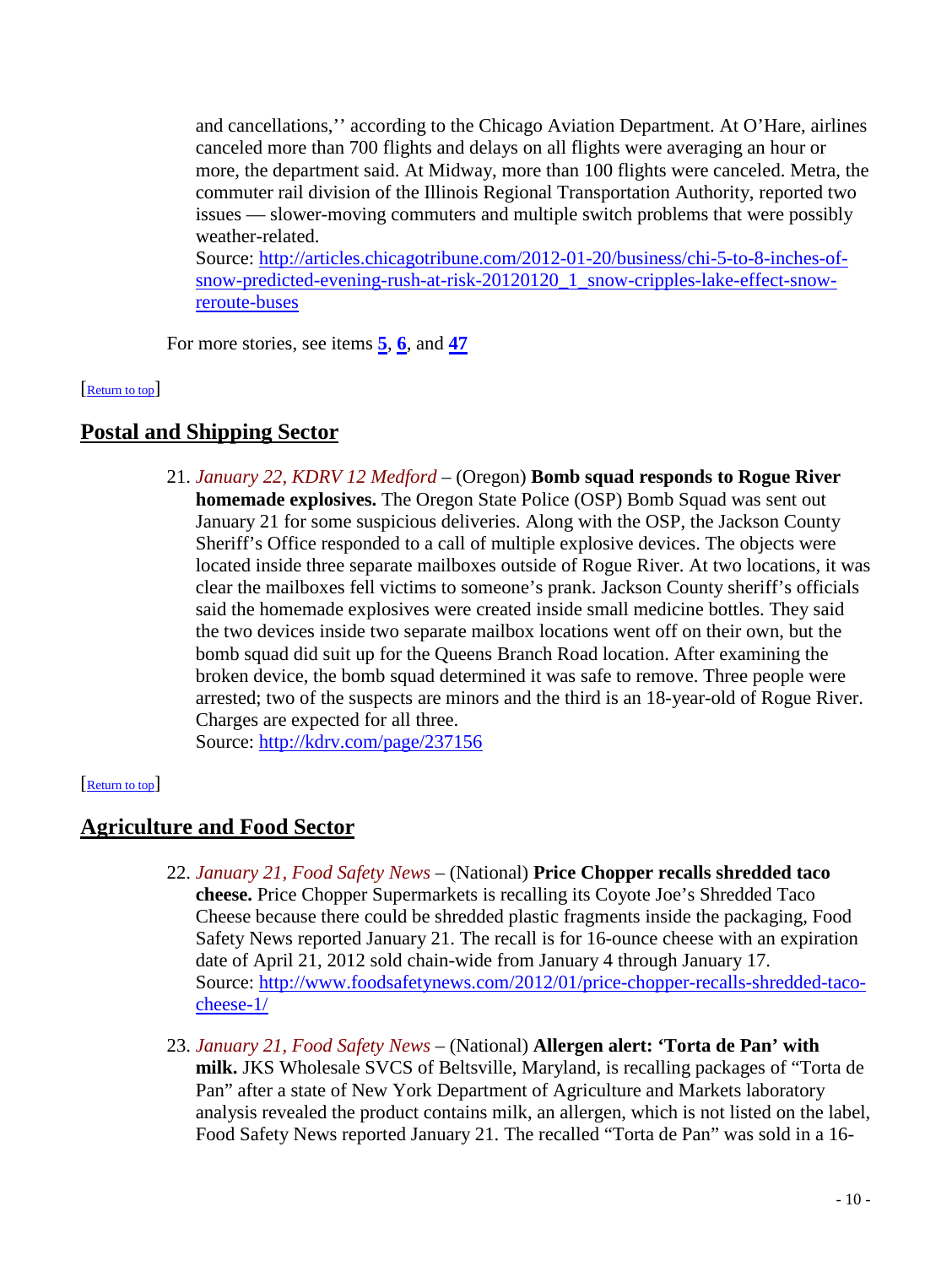ounce, clear plastic bag and was distributed to supermarkets and delis in Washington D.C., Maryland, Virginia, New Jersey, and New York. â□ JKS Wholesale SVCS said it worked with the bakery to correct the label.

Source: [http://www.foodsafetynews.com/2012/01/allergen-alert-torta-de-pan-with](http://www.foodsafetynews.com/2012/01/allergen-alert-torta-de-pan-with-milk-1/)[milk-1/](http://www.foodsafetynews.com/2012/01/allergen-alert-torta-de-pan-with-milk-1/)

- 24. *January 21, Food Safety News* (International) **Rancid baby cereal recalled in Canada.** One illness was reported, and the Canadian Food Inspection Agency (CFIA) and Loblaw Companies Ltd. are warning the public not to consume President's Choice Organics infant cereals because the products may have an unpleasant rancid odor, or taste, Food Safety News reported January 21. The cereal importer, Loblaw Companies Ltd. of Toronto, Ontario, is recalling all lot codes of eight types of President's Choice Organics infant cereal. The affected products have been distributed nationally in Canada. In its recall alert, the CFIA said the cereal should not be consumed if has an unusual odor or smells "off." Infants fed any of the recalled cereal should not be fed any more of it, and should be monitored for symptoms such as vomiting and diarrhea. Source: [http://www.foodsafetynews.com/2012/01/rancid-baby-cereal-recalled-in](http://www.foodsafetynews.com/2012/01/rancid-baby-cereal-recalled-in-canada/)[canada/](http://www.foodsafetynews.com/2012/01/rancid-baby-cereal-recalled-in-canada/)
- 25. *January 21, Food Safety News* (Massachusetts) **Raw milk link to Brucellosis in Massachusetts.** The Massachusetts Department of Public Health issued a consumer alert January 20 after learning a local farm's raw milk could be contaminated with Brucella. A man who drank raw milk from the dairy in late December has received a preliminary diagnosis of brucellosis. Test results are pending. Brucellosis is a highly contagious disease caused by ingestion of unpasteurized milk or meat from animals infected with Brucella. Massachusetts public health authorities said they have not seen Brucella in livestock there in decades. Twin Rivers Farm in Ashley Falls is being investigated as the possible source of infection, and the dairy's raw milk sales have been suspended. The dairy sells raw milk only at the farm, not in retail stores. Source: [http://www.foodsafetynews.com/2012/01/raw-milk-link-to-brucellosis-in](http://www.foodsafetynews.com/2012/01/raw-milk-link-to-brucellosis-in-massachusetts/)[massachusetts/](http://www.foodsafetynews.com/2012/01/raw-milk-link-to-brucellosis-in-massachusetts/)
- 26. *January 21, Palm Springs Desert Sun* (California) **Fire destroys seed supply at Indio packaging plant.** A new ventilation fan sparked a fire that destroyed a seed supply at an Indio, California, packaging plant January 20. The fire was contained to a storage unit containing flax seeds at Golden State Herbs, according to the Riverside County Fire Department. The fan cost \$200,000 and was just installed January 19, the battalion chief said. He did not know how many bags of seed were inside the storage unit. The unit was engulfed in flames as 22 firefighters from Coachella and Indio arrived. Adjacent storage units sustained heat damage. It was not clear if work would resume the week of January 23. Golden State Herbs' products include sweet basil, dill weed, cilantro, and spearmint.

Source: [http://www.mydesert.com/article/20120121/NEWS0803/201210304/Fire](http://www.mydesert.com/article/20120121/NEWS0803/201210304/Fire-destroys-seed-supply-Indio-packaging-plant?odyssey=mod|newswell|text|Frontpage|p)[destroys-seed-supply-Indio-packaging-plant?odyssey=mod|newswell|text|Frontpage|p](http://www.mydesert.com/article/20120121/NEWS0803/201210304/Fire-destroys-seed-supply-Indio-packaging-plant?odyssey=mod|newswell|text|Frontpage|p)

For another story, see item **[47](#page-18-0)**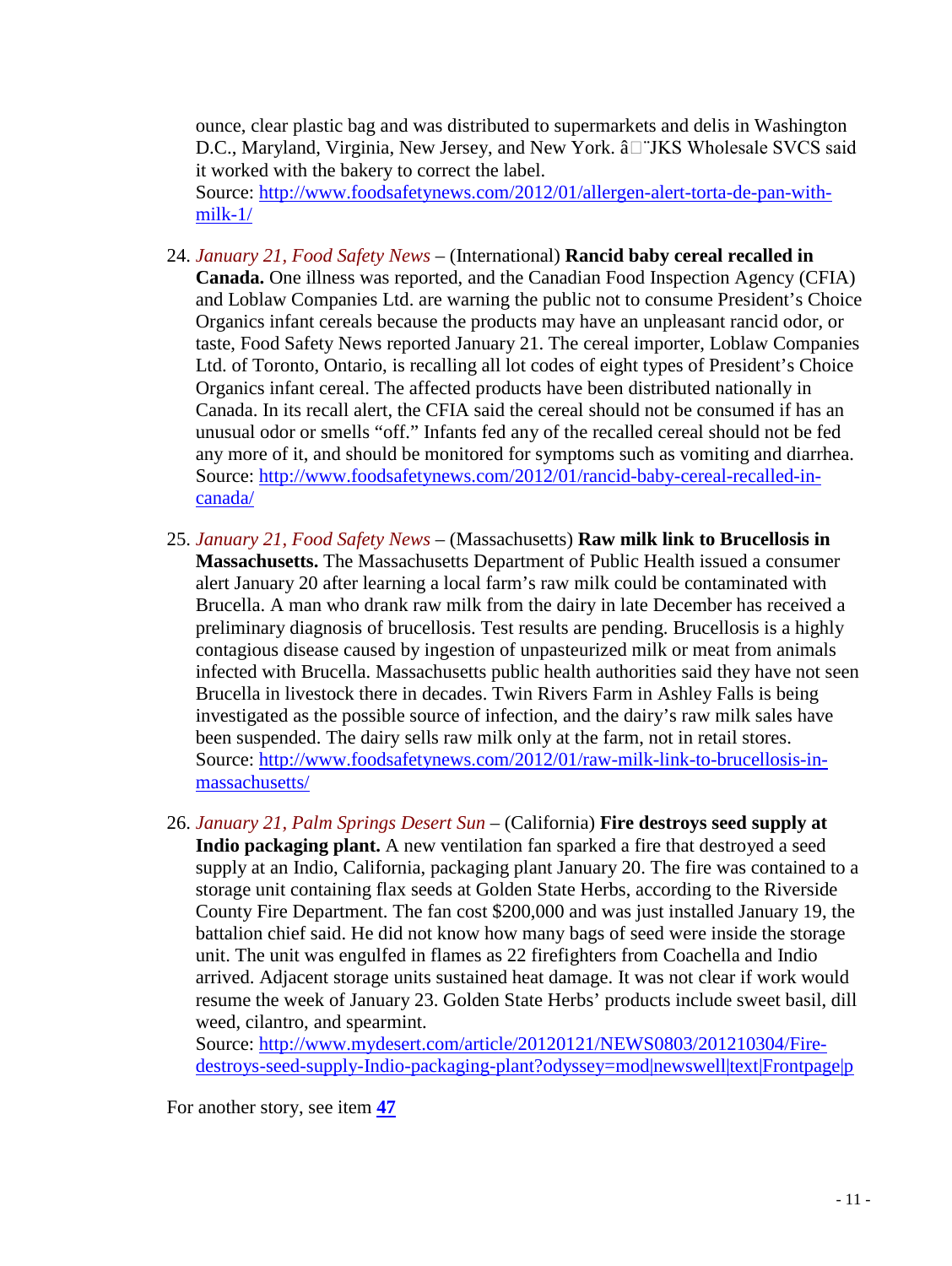#### <span id="page-11-0"></span>[\[Return to top\]](#page-0-1)

## **Water Sector**

27. *January 23, Weatherford Democrat* – (Texas) **TCEQ again fines Willow Park.** The City of Willow Park has paid nearly \$22,000 in fines to the Texas Commission on Environmental Quality (TCEQ) and received more than 30 notices of violations involving the city's wastewater treatment plant since 2007. The week of January 30, the commission is expected to approve the third agreed enforcement order with penalties against the city in less than 5 years. The TCEQ alleges the quality of water discharged into a nearby creek has not met standards on multiple occasions as reported by the city during a June 2011 inspection. The issues appear to have been ongoing for at least 6 years. Less than half of Willow Park is served by the plant near the Clear Fork of the Trinity River. Most of the city's residential customers are on their own septic systems and the plant processes wastewater from several housing developments and the city's commercial customers, according to the city administrator. "The water discharged from the plant was not of sufficient quality to remain in compliance with its permitted effluent limits," a spokeswoman for TCEQ wrote to the Democrat January 19. "As a result of these discharges, human health or the environment were exposed to insignificant amounts of pollutants which do not exceed levels that are protective of human health or environmental receptors." The city does not believe all of the alleged violations were actual violations, according to the mayor. By signing the agreed order, the city waived rights to an evidentiary hearing and the right to appeal and agreed to pay \$8,850.

Source: [http://weatherforddemocrat.com/top-news/x1669697633/TCEQ-again-fines-](http://weatherforddemocrat.com/top-news/x1669697633/TCEQ-again-fines-Willow-Park)[Willow-Park](http://weatherforddemocrat.com/top-news/x1669697633/TCEQ-again-fines-Willow-Park)

28. *January 22, Associated Press* – (North Dakota) **Feds investigating ND water tower shooting.** Officials in Bismarck, North Dakota, said a water tower on Fort Berthold Indian Reservation has been shot full of holes. The federal Bureau of Reclamation said the 750,000-gallon water tower near Parshall was shot early this month. The agency said a reward is being offered for tips.

Source:<http://www.jamestownsun.com/event/article/id/152954/group/homepage/>

<span id="page-11-1"></span>29. *January 21, Devner Post* – (Colorado) **Toxics from Suncor refinery spill still seeping into water; Colorado vows to 'accelerate' response.** Spilled contaminants from decades of refinery operations at Suncor Energy's oil refinery north of Denver are still seeping underground, and the latest tests show benzene levels 48 times the limit for drinking water, even downstream of the point at which Sand Creek flows into the South Platte River, the Denver Post reported January 21. Federal labor officials launched an investigation of possible worker exposures at the refinery, where tap water also is tainted. State regulators said they are working with Suncor to find a way to block the toxic material from burbling into Sand Creek. Colorado Department of Public Health and Environment data — from samples taken by Suncor — showed benzene concentrations at 720 parts per billion (ppb) January 9 at the point where Sand Creek meets the South Platte, up from 190 January 6, and 144 times higher than the 5 ppb national drinking-water standard. Downriver on the South Platte, the data show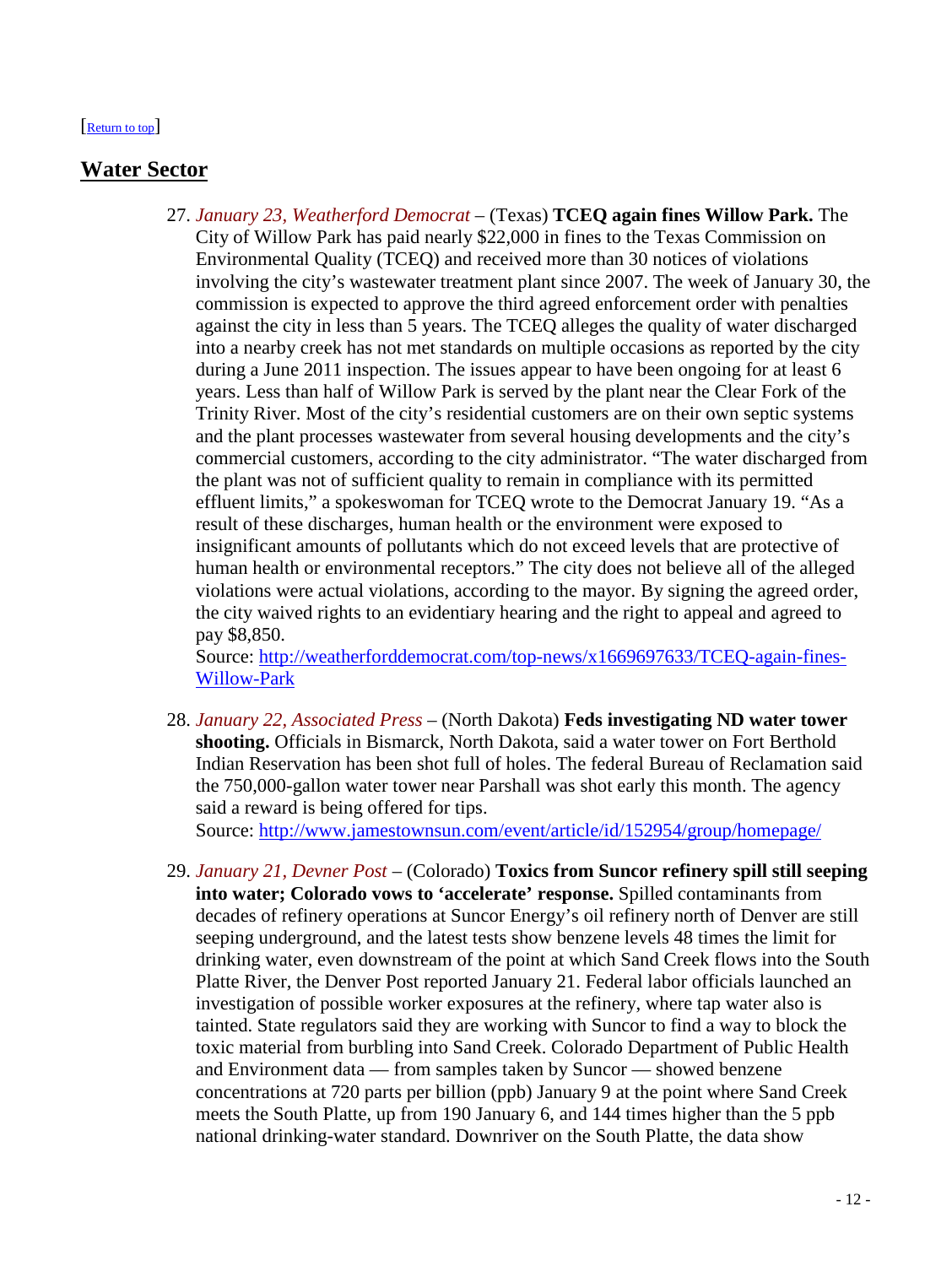benzene at 240 ppb January 9, a decrease from 590 January 6, but still 48 times higher than the standard. The South Platte River is the main water source for northeastern Colorado and the Denver area. State regulators favor construction of underground clay walls at the creek and the refinery to try to block toxic material before it spreads; vapor-extraction systems to remove it from soil; and pumping of contaminated groundwater — all aimed at preventing further pollution. Suncor officials said blood tests were done on 675 employees and contractors but could not comment on the results.

Source: [http://www.denverpost.com/news/ci\\_19787661](http://www.denverpost.com/news/ci_19787661)

30. *January 20, Seattle Times* – (Washington) **Power surge causes 50,000-gallon sewage spill in Everett.** About 50,000 gallons of raw sewage spilled into Port Gardner Bay in Everett, Washington, January 20 due to power surges. According to a news release from the city of Everett, power surges at about 3 a.m. caused one of the pumping stations to stop pumping sewage for about an hour. City crews fixed the station by 4 a.m., and were taking water quality samples and posting signs to let people know about the spill.

Source:

[http://seattletimes.nwsource.com/html/theweatherbeat/2017293068\\_power\\_surge\\_caus](http://seattletimes.nwsource.com/html/theweatherbeat/2017293068_power_surge_causes_50000-gallon_sewage_spill_in_everett.html) [es\\_50000-gallon\\_sewage\\_spill\\_in\\_everett.html](http://seattletimes.nwsource.com/html/theweatherbeat/2017293068_power_surge_causes_50000-gallon_sewage_spill_in_everett.html)

<span id="page-12-1"></span>For another story, see item **[4](#page-1-1)**

#### [\[Return to top\]](#page-0-1)

# <span id="page-12-0"></span>**Public Health and Healthcare Sector**

31. *January 22, Infectious Diseases Society of America* – (National) **Anti-infective drug shortages pose threat to public health and patient care.** A review published in Clinical Infectious Diseases stated that shortages of key drugs used to fight infections represent a public health emergency and can put patients at risk, the Infectious Diseases Society of America stated in a January 20 news release. Frequent anti-infective shortages can substantially alter clinical care and may lead to worse outcomes for patients, particularly as the development of new anti-infectives has slowed and the prevalence of multidrug-resistant pathogens is increasing. First-line treatments for herpes encephalitis, neurosyphilis, tuberculosis, and enterococcal infections, among others, have been hit by shortages, forcing physicians to use other drugs that may not work as well, the authors found. Of the 193 medications unavailable in the United States at the time of the analysis, 13 percent were anti-infective drugs, the authors found. "Anti-infectives often represent irreplaceable life-saving treatments," the authors noted, and hospitalized patients are particularly vulnerable in an era when such shortages often last months and are occurring more frequently. Source:

[http://esciencenews.com/articles/2012/01/22/anti.infective.drug.shortages.pose.threat.p](http://esciencenews.com/articles/2012/01/22/anti.infective.drug.shortages.pose.threat.public.health.and.patient.care) [ublic.health.and.patient.care](http://esciencenews.com/articles/2012/01/22/anti.infective.drug.shortages.pose.threat.public.health.and.patient.care)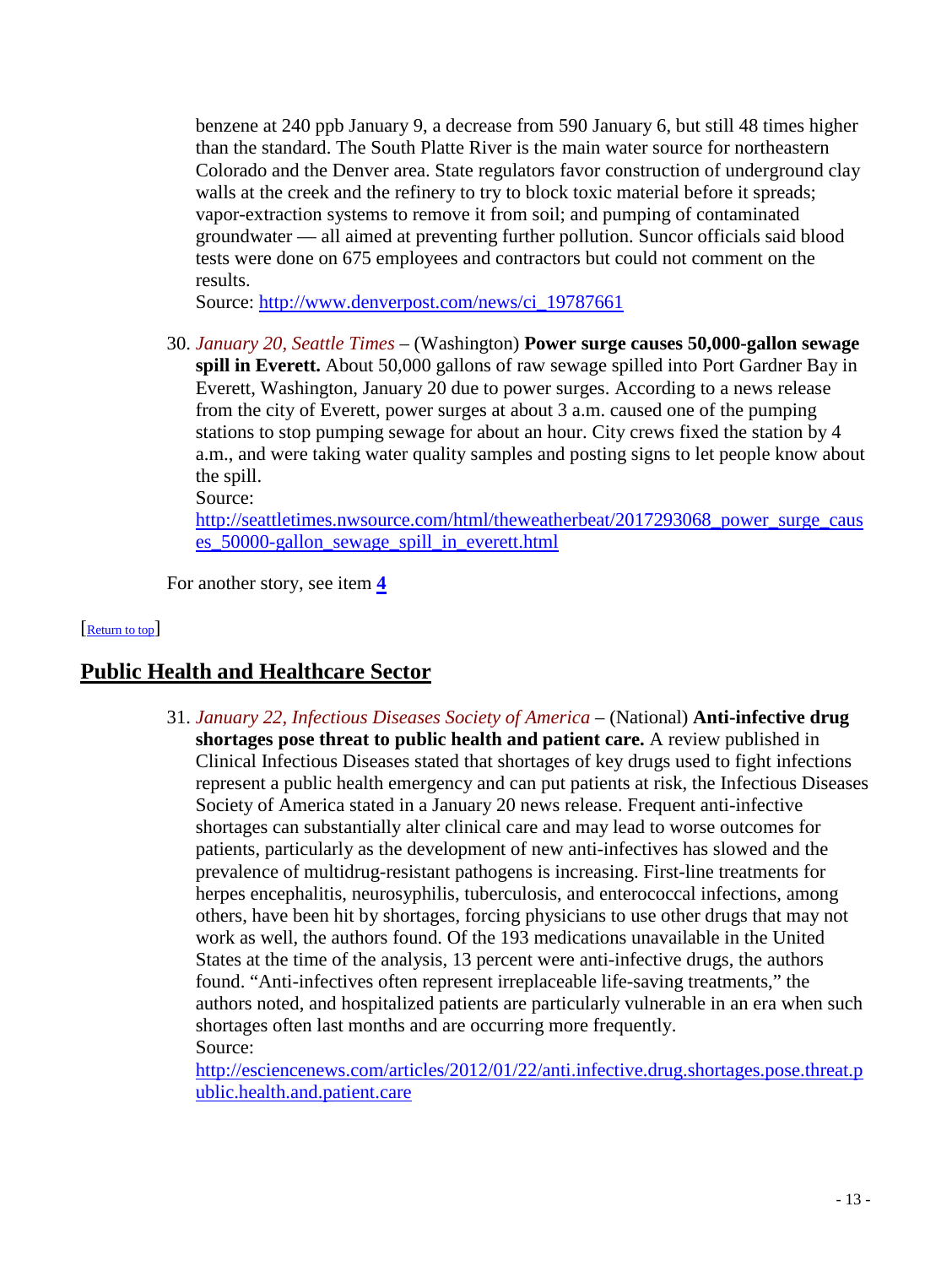- 32. *January 20, Marysville Appeal-Democrat* (California) **Thieves haul away three generators from hospital.** Three large generators were reported stolen January 18 from Biggs-Gridley Memorial Hospital in Gridley, California. The generators, used primarily for community events, were stored outside in a heavy traffic area near the hospital's outpatient clinic, according to the facility's manager. He believes that some time between noon and 2 p.m. thieves carried away the generators. The generators were not part of the hospital's emergency backup system and the theft will have zero impact on the medical facility's utilities. The generators have since been replaced. Source: [http://www.chicoer.com/news/ci\\_19781900](http://www.chicoer.com/news/ci_19781900)
- 33. *January 18, KTEN 10 Ada* (Oklahoma) **One arrested, more possible in Sulphur nursing home investigation.** Employees of Callaway Nursing Home in Sulphur, Oklahoma, were under investigation after being accused of stealing and then selling prescription painkillers, KTEN 10 Ada reported January 18. According to Sulphur's police chief, thousands of pills vanished from the nursing home, including Lortab, which is a controlled substance. One employee was arrested the week of January 9 and now faces charges of possession and distribution. As for any other arrests, Sulphur police has asked for assistance with the case from the Oklahoma Bureau of Narcotics. Source: [http://www.kten.com/story/16550983/one-arrest-more-possible-in-sulphur](http://www.kten.com/story/16550983/one-arrest-more-possible-in-sulphur-nursing-home-investigation)[nursing-home-investigation](http://www.kten.com/story/16550983/one-arrest-more-possible-in-sulphur-nursing-home-investigation)

<span id="page-13-0"></span>For another story, see item **[37](#page-14-1)**

#### [\[Return](#page-0-1) to top]

# <span id="page-13-1"></span>**Government Facilities Sector**

34. *January 20, Threatpost* – (Washington) **Phishers bait city workers in Seattle with phony speeding tickets.** Hundreds of government employees in Seattle received fraudulent e-mails January 19 that appeared to be traffic violation notifications, but were, in fact, vehicles for infection by malicious software. According to the Microsoft Malware Protection Center and the Seattle Police Department, hundreds of individuals with Seattle.gov e-mail addresses began receiving the fraudulent parking ticket announcements January 19. The messages have the subject "Seattle Traffic Ticket" and claim the recipient committed one of a number of violations, including speeding. Clicking a hyperlink in the e-mail message loaded an iframe that redirects users to a Ukrainian IP address. According to TechNet, the site contains an obfuscated JavaScript that exploits a bug in the Microsoft Data Access Components (MDAC) that was patched in 2006. If successful, the exploit will download an executable from a .ru domain. Windows is detecting the file as Worm:Won32/Cridex.B. The malware attempts to connect via SSL to "jahramainso[dot]com." The malware can also update itself by communicating with its command and control server. The host appears to be deploying the same file at present that was detected in the initial infection, but the authors may try to evade detection by altering the host with which it communicates. Source: [http://threatpost.com/en\\_us/blogs/phishers-bait-city-workers-seattle-phony](http://threatpost.com/en_us/blogs/phishers-bait-city-workers-seattle-phony-speeding-tickets-012012)[speeding-tickets-012012](http://threatpost.com/en_us/blogs/phishers-bait-city-workers-seattle-phony-speeding-tickets-012012)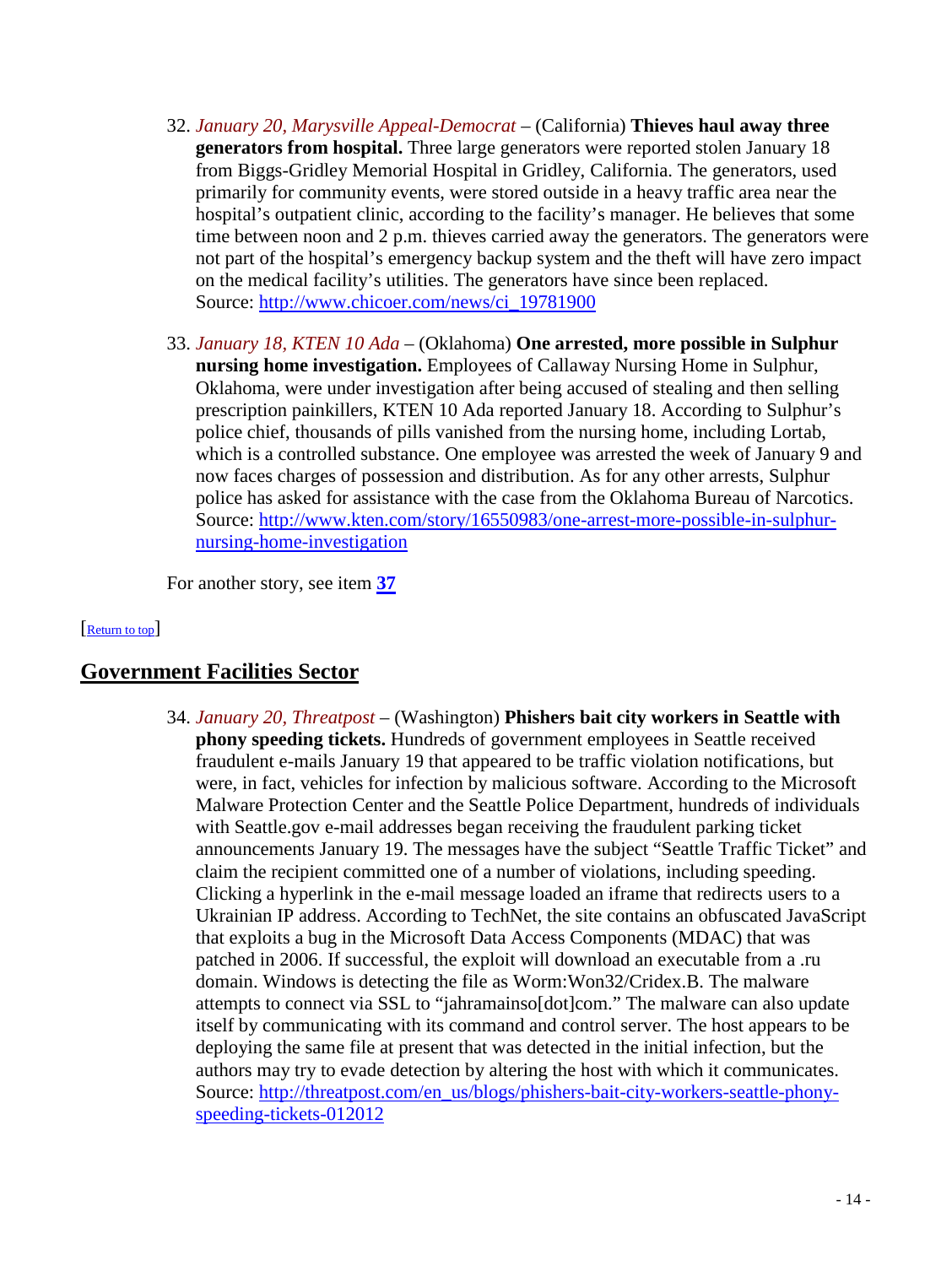- 35. *January 20, Joliet Herald-News* (Illinois; Pennsylvania) **Police: Joliet man threatened to kill Social Security staff.** A Joliet, Illinois man upset with reductions to his benefits allegedly threatened to kill employees at a Social Security Administration (SSA) office in Wilkes Barre, Pennsylvania, the week of January 16, the Joliet Herald-News reported January 22. The DHS took the man's reported threats seriously enough to have local police obtain a warrant for his arrest, an official said. SSA employees notified the DHS and because of the man's criminal history, federal agents asked Joliet police to pursue the case. A detective obtained an arrest warrant January 20 against the man with a \$100,000 bond. He was being sought for harassment by telephone, a Class 4 felony that can carry a 1- to 3-year prison sentence and a \$25,000 fine. Source: [http://heraldnews.suntimes.com/news/10139661-418/police-joliet-man](http://heraldnews.suntimes.com/news/10139661-418/police-joliet-man-threatened-to-kill-social-security-staff.html)[threatened-to-kill-social-security-staff.html](http://heraldnews.suntimes.com/news/10139661-418/police-joliet-man-threatened-to-kill-social-security-staff.html)
- 36. *January 20, Gadsden Times* (Alabama) **Arrests made in Boaz High School bomb threat.** Two teenagers were arrested January 20 for making a terrorist threat in connection with a January 12 bomb threat at Boaz High School in Boaz, Alabama. One is a current student and the other is a former student at the school. The bomb threat was received at the high school. The person taking the call notified the school resource officer, who contacted the police chief and other members of the police department. The school was placed on lockdown, then was evacuated, and the Boaz Fire Department was called as a precaution.

Source:<http://www.gadsdentimes.com/article/20120120/NEWS/120129978?tc=ar>

<span id="page-14-1"></span>37. *January 20, Associated Press* – (National) **New data leak: VA releases info on 2,200 vets.** The Department of Veterans Affairs said January 20 that personal information for more than 2,200 veterans was posted on Ancestry.com after it mistakenly released the data through the Freedom of Information Act (FOIA). There is no indication the information was misused, but the agency is still notifying all potentially affected veterans and is offering free credit monitoring. Ancestry.com removed the data as soon as the VA alerted it to the department's mistake. While the VA was required to release the requested records under the FOIA, somehow information about living veterans was released as part of a database about deceased veterans. The department said it is investigating how the mistake happened.

Source: [http://www.militarytimes.com/news/2012/01/ap-veterans-affairs-va-releases](http://www.militarytimes.com/news/2012/01/ap-veterans-affairs-va-releases-info-2200-veterans-012012/)[info-2200-veterans-012012/](http://www.militarytimes.com/news/2012/01/ap-veterans-affairs-va-releases-info-2200-veterans-012012/)

<span id="page-14-0"></span>For more stories, see items **[42](#page-16-1)** and **[47](#page-18-0)**

#### [\[Return to top\]](#page-0-1)

# <span id="page-14-2"></span>**Emergency Services Sector**

38. *January 23, KCRA 3 Sacramento* – (California) **Nevada County loses 911 connections.** Much of Nevada County, California, lost cell phone and Internet service January 21 after a fiber optic cable was damaged in an accident. AT&T crews said a telephone pole fell along Highway 49. Cal Fire reported it fell after being stuck by a car. Communication cables fell onto the busy roadway. The fibers carried cellular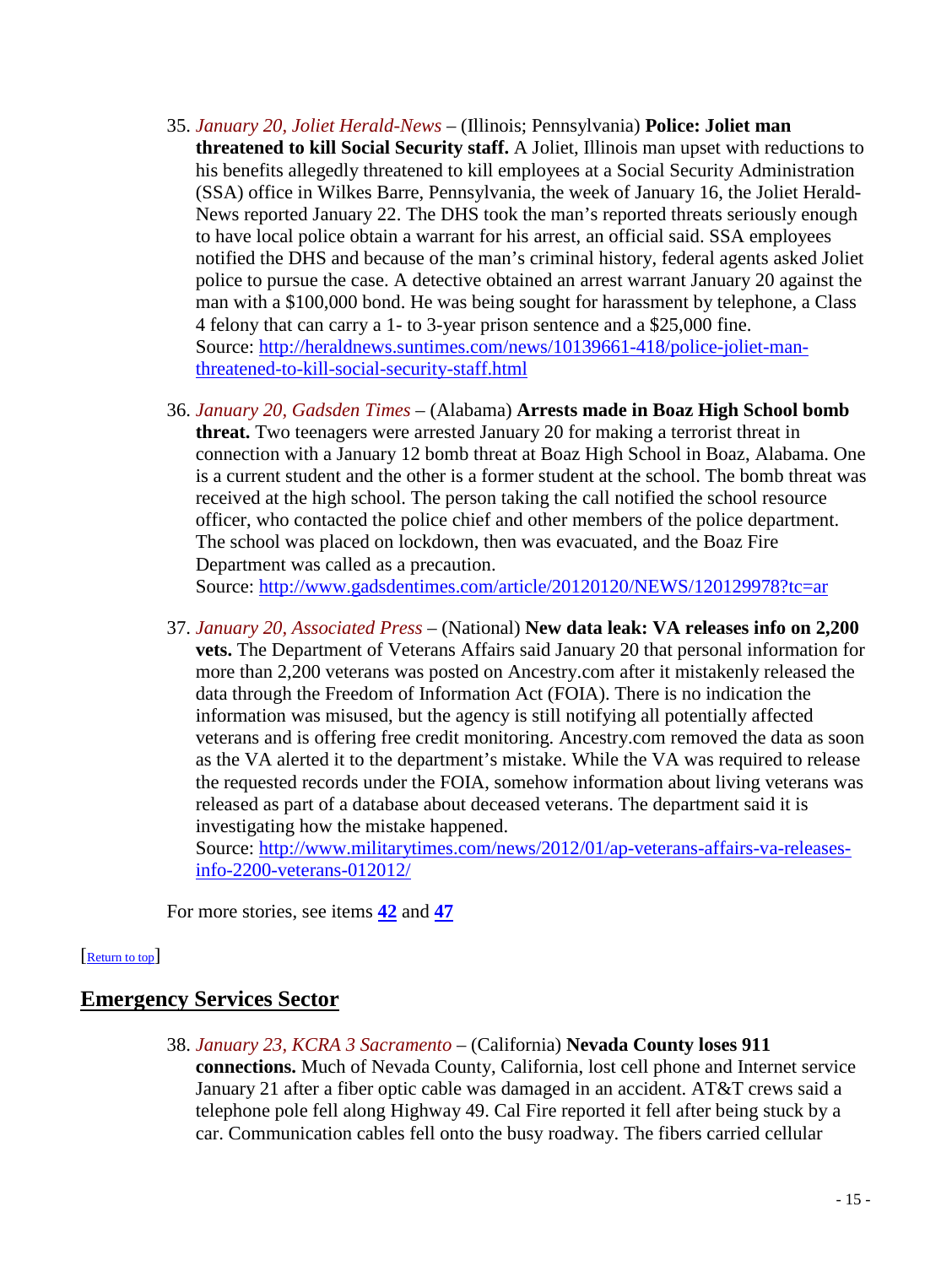phone calls, Internet service, and some phone landlines. The outage also crippled 911 services. Emergency calls from working land lines were routed to the Placer County Sheriff Department, where dispatchers relayed information to local authorities by twoway radios. Grass Valley police, the California Highway Patrol, and Nevada County Sheriffs set up an impromptu communication center in a grocery store parking lot to share information and coordinate responses. Cal Fire's dispatch center in Grass Valley was also impacted. The center dispatches fire and ambulance services for Nevada County, Truckee, and Tahoe, plus portions of two other counties. AT&T estimated the damage would be repaired January 22.

Source:<http://www.kcra.com/r/30271333/detail.html>

39. *January 21, Orangeburg Times and Democrat* – (South Carolina) **Trooper pulls over Norway mayor, then mayor pulls over trooper.** The South Carolina State Law Enforcement Division (SLED) was asked by the South Carolina Department of Public Safety (SCDPS) to investigate the Norway mayor's status as a law enforcement officer after he was stopped for speeding by a state trooper January 18, then pulled over the same trooper immediately following the traffic stop. A SCDPS spokesman said the agency submitted the request to SLED January 19. The mayor told the Orangburg Times and Democrat January 20 the state Criminal Justice Academy gave him a "clear status" to serve as chief constable of the town of Norway. He said he had "some makeup work to do" to be recertified as a law enforcement officer, but has a year to complete that work. The SCDPS spokesman said the request for a SLED investigation came on the heels of two traffic stops initiated the evening of January 18. The spokesman said a South Carolina Highway Patrol trooper "stopped a Dodge Charger for speeding on S.C. Highway 400 in Orangeburg County near the town limits of Norway. The trooper identified the driver ... as the mayor of Norway." The mayor was issued a citation. "As the trooper began to drive off, the mayor pulled in behind the trooper and activated blue lights and siren," the spokesman continued. "The mayor walked up to the trooper's window and asked for the trooper's driver's license and registration, which the trooper gave to him." The mayor eventually returned the trooper's driver's license and registration and left the scene. Source: [http://thetandd.com/news/local/crime-and-courts/trooper-pulls-over-norway](http://thetandd.com/news/local/crime-and-courts/trooper-pulls-over-norway-mayor-then-mayor-pulls-over-trooper/article_cf1bd688-43f8-11e1-9f6c-001871e3ce6c.html)[mayor-then-mayor-pulls-over-trooper/article\\_cf1bd688-43f8-11e1-9f6c-](http://thetandd.com/news/local/crime-and-courts/trooper-pulls-over-norway-mayor-then-mayor-pulls-over-trooper/article_cf1bd688-43f8-11e1-9f6c-001871e3ce6c.html)

[001871e3ce6c.html](http://thetandd.com/news/local/crime-and-courts/trooper-pulls-over-norway-mayor-then-mayor-pulls-over-trooper/article_cf1bd688-43f8-11e1-9f6c-001871e3ce6c.html)

<span id="page-15-0"></span>40. *January 20, Deseret News* – (Utah; International) **Utah Chiefs of Police Website hacked by Anonymous group.** A hacker group protesting Congress' controversial anti-piracy bills was able to shut down several Web sites January 18, including the site for the Utah Chiefs of Police Association. A group calling itself Anonymous is believed to have hacked into several Web sites including the U.S Justice Department, Universal Music, the Motion Picture Industry of America, and other recording sites. Also included in the list of Web sites taken down was [www.utahchiefs.org.](http://www.utahchiefs.org/) The Web site had a message January 20 that said, "Our website is temporarily closed for maintenance." The executive director of the association said his group's site was not even fully developed yet. Names, addresses, and phone numbers of many Utah police chiefs were on the Web site, but most of that information is already public.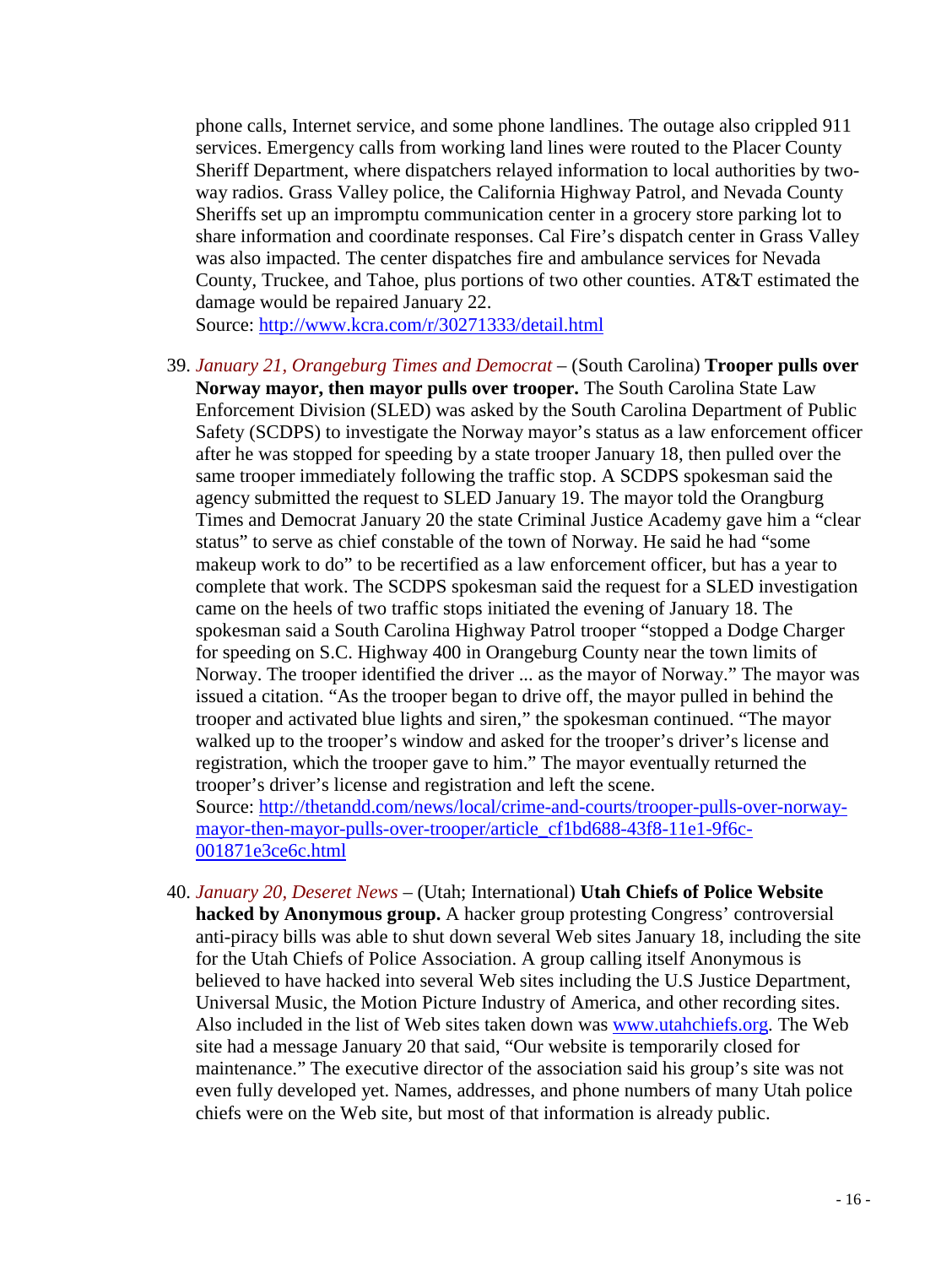Source: [http://www.deseretnews.com/article/705397751/Utah-Chiefs-of-Police](http://www.deseretnews.com/article/705397751/Utah-Chiefs-of-Police-website-hacked-by-ANONYMOUS-group.html)[website-hacked-by-ANONYMOUS-group.html](http://www.deseretnews.com/article/705397751/Utah-Chiefs-of-Police-website-hacked-by-ANONYMOUS-group.html)

<span id="page-16-0"></span>For another story, see item **[34](#page-13-1)**

#### [\[Return to top\]](#page-0-1)

# **Information Technology Sector**

41. *January 23, IDG News Service* – (International) **DreamHost resets passwords after database breach.** Los Angeles-based Web hosting firm DreamHost reset the FTP and shell access passwords for all of its customers January 20 after detecting unauthorized activity within a database. "One of DreamHost's database servers was illegally accessed using an exploit that was not previously known or prevented by our layered security systems in place," said DreamHost's CEO. Even though it could not be blocked, the unauthorized access was detected by one of the firm's intrusion detection systems, allowing its security team to react quickly and take necessary mitigation steps. The company notified its customers about the security breach via e-mail and informed them only passwords used for FTP and shell access were affected. Billing or personal information was not exposed, DreamHost said. Source:

[http://www.computerworld.com/s/article/9223625/DreamHost\\_resets\\_passwords\\_after](http://www.computerworld.com/s/article/9223625/DreamHost_resets_passwords_after_database_breach?taxonomyId=17) database\_breach?taxonomyId=17

<span id="page-16-1"></span>42. *January 23, Softpedia* – (International) **Hackers prove EA, IGN, ImageShack, NY Times, Verizon vulnerable.** A new hacking collective, TeamHav0k, launched an operation called "#OP XSS" in which they try to find cross-site scripting (XSS) vulnerabilities in major Web sites. The first results of the operation came in and reveals many important sites contain XSS flaws. A Pastebin document reveals Web sites such as the ones belonging to Verizon, Huffington Post, European Organization for Nuclear Research, Electronic Arts (EA), IGN, and New York Times contain design flaws. Some educational institutions were also found to contain XSS security holes, including University of Illinois, Harvard, Yale, and Rockefeller University. Telecoms company Verizon, media hosting company ImageShack, value calculator and traffic estimator tool StatShow, Major League Gaming, and Dr. Pepper complete the list. Even though XSS vulnerabilities are among the most common ones found in commercial Web sites, this does not mean they are not dangerous. Cybercriminals can rely on these weaknesses to execute their own malicious codes and cause damage to the virtual assets of unsuspecting Internet users.

Source: [http://news.softpedia.com/news/Hackers-Prove-EA-IGN-ImageShack-NY-](http://news.softpedia.com/news/Hackers-Prove-EA-IGN-ImageShack-NY-Times-Verizon-Vulnerable-247952.shtml)[Times-Verizon-Vulnerable-247952.shtml](http://news.softpedia.com/news/Hackers-Prove-EA-IGN-ImageShack-NY-Times-Verizon-Vulnerable-247952.shtml)

43. *January 23, H Security* – (International) **Critical hole in Apache Struts 2 closed.** The developers of the Apache Struts 2 Java Web framework released version 2.3.1.2. This closes a critical hole in versions of Struts from 2.0.0 to 2.3.1.1 that allowed for remote command execution. The vulnerability makes it possible for the protection around OGNL, an expression language used for getting and setting properties of Java objects,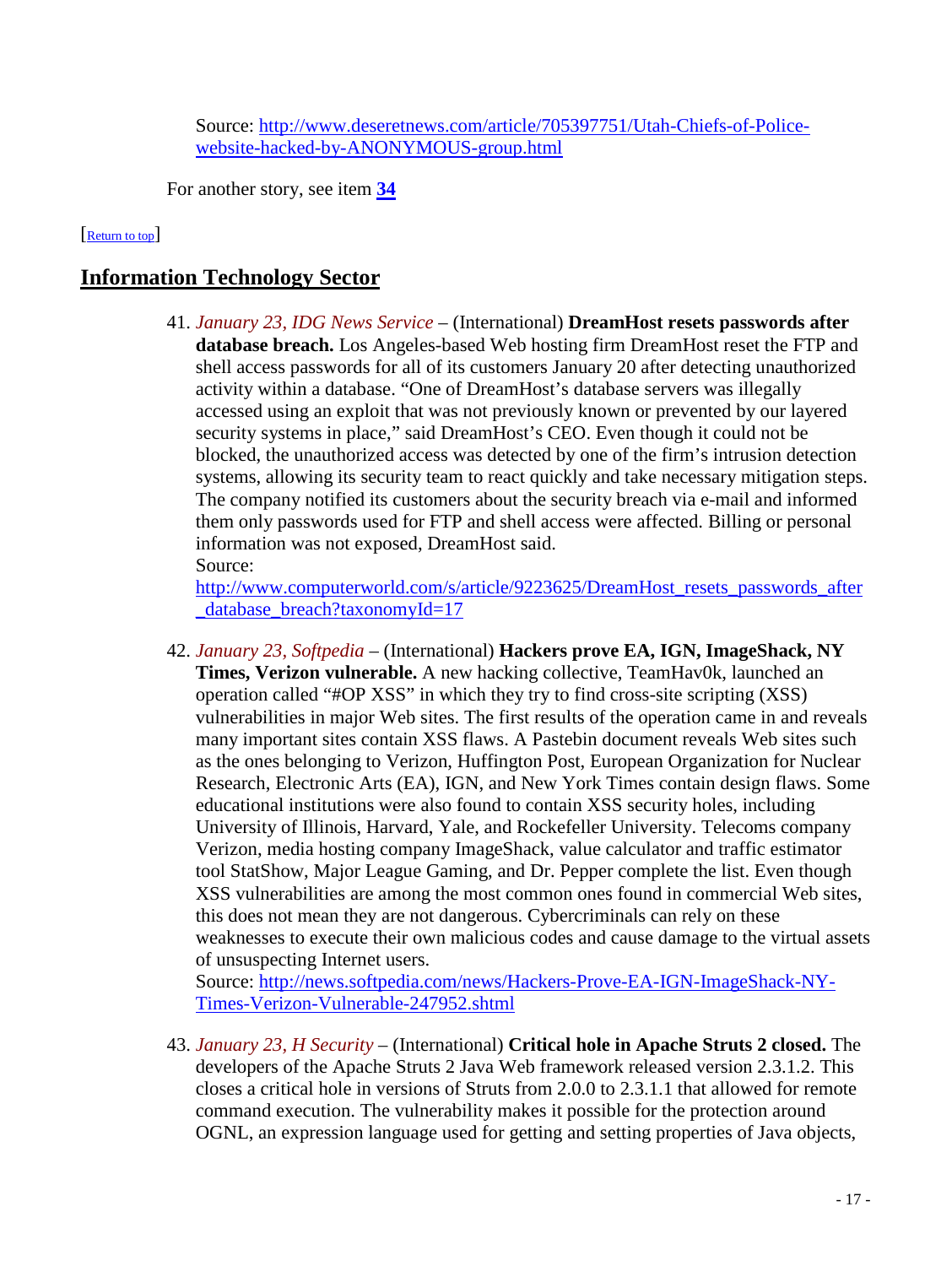to be bypassed and arbitrary expressions to be evaluated. Source: [http://www.h-online.com/security/news/item/Critical-hole-in-Apache-Struts-2](http://www.h-online.com/security/news/item/Critical-hole-in-Apache-Struts-2-closed-1419498.html) [closed-1419498.html](http://www.h-online.com/security/news/item/Critical-hole-in-Apache-Struts-2-closed-1419498.html)

44. *January 20, Computerworld* – (International) **Anonymous dupes users into joining Megaupload attack.** In a message on Twitter and in a blog post, Anonymous claimed its January 20 distributed denial of service (DDoS) attacks against the Web sites of the Department of Justice, the Recording Industry Association of America, the Motion Picture Association of America, and others were its largest ever, and 5,600 people collaborated in the assaults. However, some of the 5,600 who participated may have done so unwittingly, said a senior technology consultant with Sophos. He said members of Anonymous distributed links via Twitter and elsewhere that when clicked, automatically launched a Web version of Anonymous's DDoS tool, the Low Orbit Ion Cannon (LOIC). The links pointed to a page on PasteHTML.com, a free HTML codehosting site, which in turn executed some JavaScript to fire LOIC at Anonymousdesignated targets. Many of those messages said nothing about LOIC or that clicking the link tricked the user into the DDoS attack, the consultant said. Anonymous is still recruiting people to its campaign. A search of Twitter using a string published on Gawker.com indicated the link was being shared January 20 at the rate of about 10 to 18 times per minute.

Source:

[http://www.computerworld.com/s/article/9223601/Anonymous\\_dupes\\_users\\_into\\_joini](http://www.computerworld.com/s/article/9223601/Anonymous_dupes_users_into_joining_Megaupload_attack?taxonomyId=17) [ng\\_Megaupload\\_attack?taxonomyId=17](http://www.computerworld.com/s/article/9223601/Anonymous_dupes_users_into_joining_Megaupload_attack?taxonomyId=17)

For more stories, see items **[10](#page-4-2)**, **[11](#page-4-3)**, **[14](#page-5-0)**, **[34](#page-13-1)**, **[38](#page-14-2)**, and **[40](#page-15-0)**

# **Internet Alert Dashboard**

To report cyber infrastructure incidents or to request information, please contact US-CERT at [sos@us-cert.gov](mailto:sos@us-cert.gov) or visit their Web site[: http://www.us-cert.gov](http://www.us-cert.gov/)

<span id="page-17-0"></span>Information on IT information sharing and analysis can be found at the IT ISAC (Information Sharing and Analysis Center) Web site: https://www.it-isac.org

**Return to top** 

# **Communications Sector**

45. *January 21, WCMH 4 Columbus* – (Ohio) **Verizon customers without service for a time Saturday night.** Some Ohioans in the Columbus, Ohio area without landline phone service found themselves isolated when an apparent outage affecting Verizon customers hit January 21. Franklin County Sheriff's Office personnel confirmed a widespread outage. Columbus police told the communications center the outage was expected to be corrected in about 2 hours. Telephone and text service appeared to have been affected, but Internet access did not appear to have been interrupted. Law enforcement and emergency officials were unaware of any accident that may have precipitated the situation during the outage. Some Verizon customers said they were in the process of talking to the company's service department, which was treating their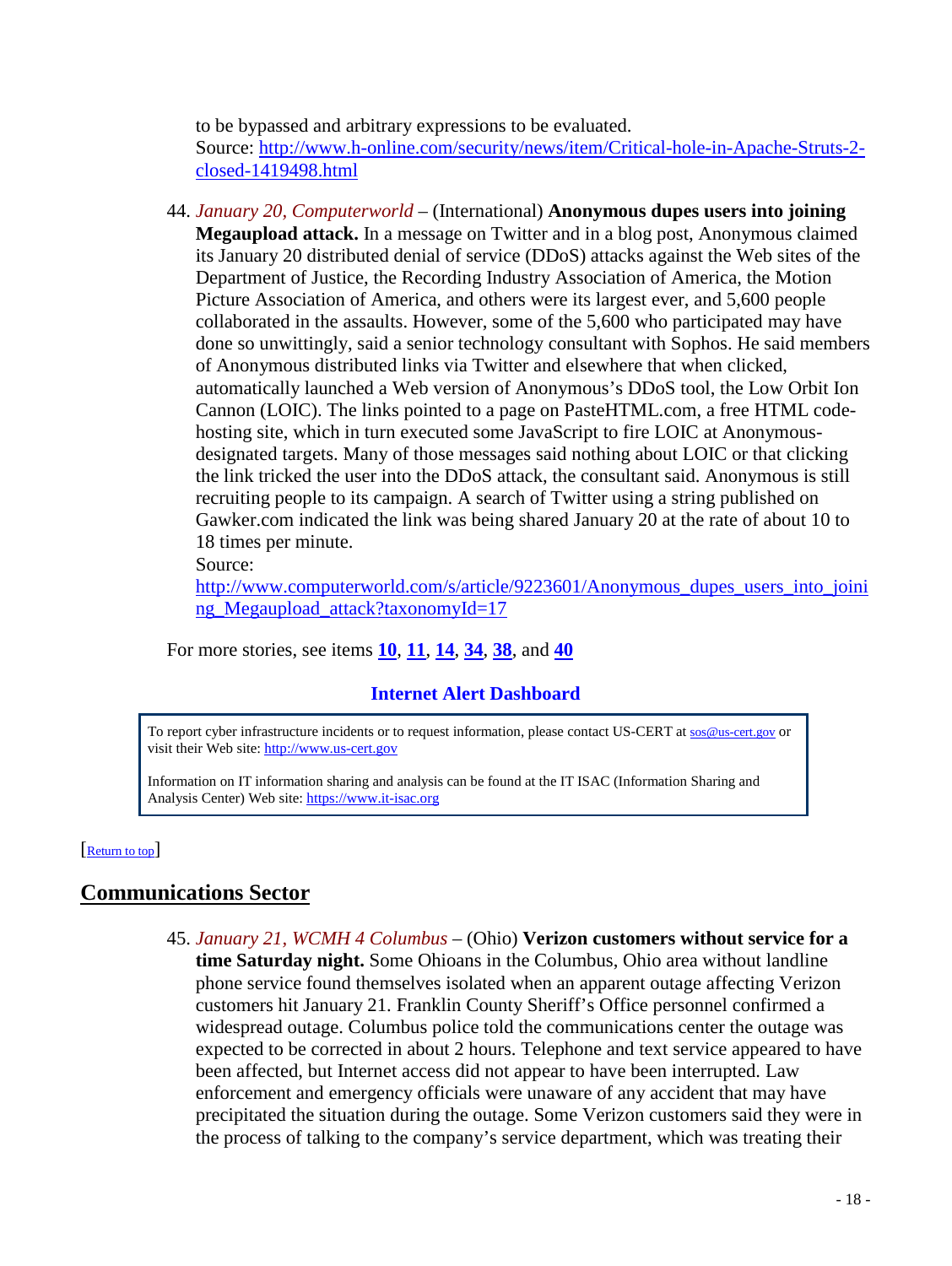problems as specific to the customer's own service. Source:<http://www2.nbc4i.com/news/2012/jan/21/columbus-cell-users-cut-ar-905311/>

46. *January 20, KTVB 7 Boise* – (Idaho) **Power outages in Boise County knocks out KTVB signal.** KTVB 7 in Boise, Idaho, was back on the air the night of January 20 after a power outage at Bogus Basin knocked it off the air for most of the day. Heavy ice and snow damaged powerlines in the areas of Placerville, Idaho City, and Boise. Idaho Power said the power outage affected more than 500 customers, including Bogus Basin. The KTVB transmitter is located at the top of the mountain, which caused the station to be one of those affected customers. Crews were battling deep snow as they responded to downed power lines, and in many cases they were finding more problems along the way.

Source: [http://www.ktvb.com/news/KTVB-experiencing-technical-difficulties-](http://www.ktvb.com/news/KTVB-experiencing-technical-difficulties-137746713.html)[137746713.html](http://www.ktvb.com/news/KTVB-experiencing-technical-difficulties-137746713.html)

<span id="page-18-1"></span>For more stories, see items **[38](#page-14-2)** and **[47](#page-18-0)**

#### [\[Return to top\]](#page-0-1)

# <span id="page-18-0"></span>**Commercial Facilities Sector**

47. *January 23, CNN* – (Alabama; Arkansas; Mississippi) **Severe weather rakes Southeast; 2 dead in Alabama.** Severe weather tore across the Southeast January 23, killing at least two people, injuring more than 100 and spreading damage through several states, emergency officials said. The two fatalities reported were near Birmingham, Alabama, according to a Jefferson County sheriff's official. At least 100 injuries were reported, from cuts and bruises to broken bones. At least 211 homes were destroyed and 218 suffered major damage in Jefferson County. That number is expected to rise. Emergency crews were working to locate people who may be trapped or injured, and clear roads, several of which were impassable, the sheriff's office said. Video from the Center Point area showed numerous downed trees, some on top of homes. A photo from one Clay, Alabama subdivision showed many homes heavily damaged or destroyed, with debris strewn across the neighborhood and trees snapped in half. Damage was also reported in Perry and Chilton counties. Damage was reported in Maplesville, according to the Chilton County emergency management agency. A radio studio and transmission tower was reported toppled in Chilton County by a possible tornado, the National Weather Service said. The Alabama governor declared a state of emergency. Seven Alabama counties reported storm damage, with most in Jefferson and Chilton counties. As of 2 p.m. January 23, fewer than 15,000 customers statewide were without power, Alabama Power said on Twitter. The outages peaked at 45,400 about 5 a.m., an Alabama Power spokeswoman said. Several school systems closed for the day. In Arkansas, at least one person was hurt January 23 when a tornado touched down in Fordyce, said an official with the Dallas County emergency management office. About 40 homes were damaged, with 10 of those destroyed, said a spokesman for the Arkansas Department of Emergency management. Power outages, which peaked at 3,700, were down to about 1,300 just before daybreak. An airport in Dewitt, about 90 miles northeast of Fordyce, saw some damage to several buildings, said the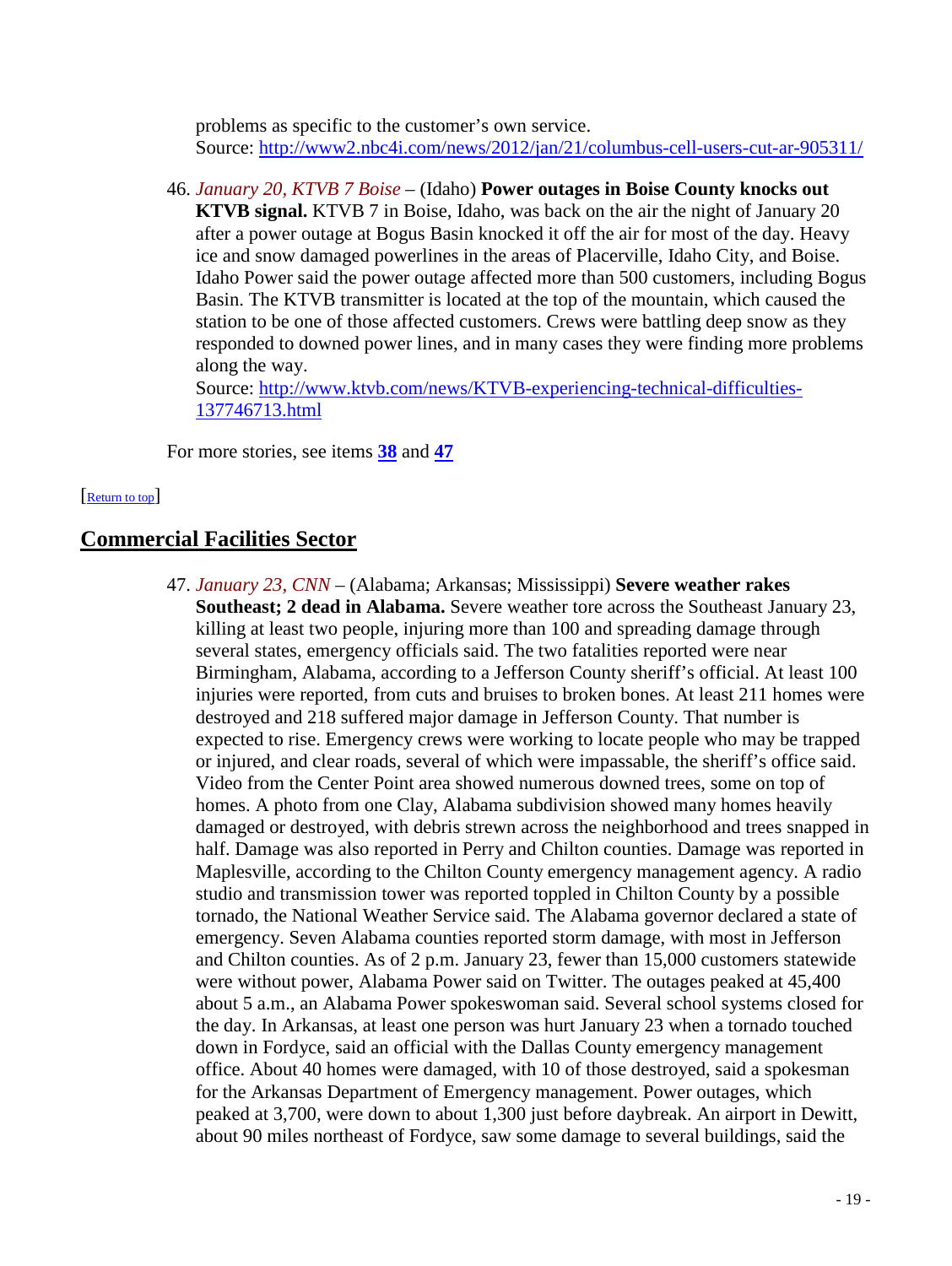airport manager. Possible tornadoes were also reported in Mississippi and Tennessee, according to the National Weather Service. The Mississippi Emergency Management Agency said one person was injured in Bolivar County, several homes were damaged in Bolivar and Quitman counties, and several farm buildings were damaged in Coahoma County.

Source: [http://www.cnn.com/2012/01/23/us/severe-weather/index.html?hpt=hp\\_t1](http://www.cnn.com/2012/01/23/us/severe-weather/index.html?hpt=hp_t1)

48. *January 23, Tomah Journal* – (Wisconsin) **Missouri man in jail after Tomah** 

**standoff.** A Missouri man was arrested January 22 at a Tomah, Wisconsin, motel after a nearly 7-hour standoff with police. Police responded to a complaint of an intoxicated man with a firearm at the Super 8 Motel. Officers contacted the man in a hallway before he retreated to his room. Assisted by officers from multiple jurisdictions, police set up a perimeter and tried to talk to the man before using chemical agents to flush him out, according to the Tomah Police Department. Police evacuated 15 first-floor rooms before attempting to approach the suspect in his room. The suspect was arrested and was being held in the Monroe County Jail on suspicion of endangering safety while intoxicated with a firearm, failure to comply with police, resisting arrest, and disorderly conduct with a dangerous weapon.

Source: [http://lacrossetribune.com/news/local/missouri-man-in-jail-after-tomah](http://lacrossetribune.com/news/local/missouri-man-in-jail-after-tomah-standoff/article_a6b3d442-457f-11e1-ab28-0019bb2963f4.html)[standoff/article\\_a6b3d442-457f-11e1-ab28-0019bb2963f4.html](http://lacrossetribune.com/news/local/missouri-man-in-jail-after-tomah-standoff/article_a6b3d442-457f-11e1-ab28-0019bb2963f4.html)

49. *January 23, Softpedia* – (International) **Black hat cleaning day: Phantom leaks tons of data.** Notorious black hats that hacked thousands of Web sites in their lifetime gather gigabytes of information stolen from their victims, much of which is never published online. Phantom, one of the members of TeaMp0isoN, decided to clean up his hard drive and publish data he collected as a result of breaching sites, Softpedia reported January 23. Usernames, passwords, and other sensitive information belonging to members and administrators of around 7,000 Web sites are contained in the data leak, posted on Pastebin in multiple parts. The list of victims includes book stores, Web site developers, mobile phone stores, and other, mostly commercial, Web sites from all around the world.

Source: [http://news.softpedia.com/news/Black-Hat-Cleaning-Day-Phantom-Leaks-](http://news.softpedia.com/news/Black-Hat-Cleaning-Day-Phantom-Leaks-Tons-of-Data-Exclusive-248076.shtml)[Tons-of-Data-Exclusive-248076.shtml](http://news.softpedia.com/news/Black-Hat-Cleaning-Day-Phantom-Leaks-Tons-of-Data-Exclusive-248076.shtml)

50. *January 22, WSYR 9 East Syracuse* – (New York) **Damage hampering fire** 

**investigation.** Investigators were on the scene of a fire that left 20 people homeless January 21 on the south side of Syracuse, New York. Finding a cause has been difficult as the damage to the building made it unsafe. Firefighters were called to the three-anda-half story building January 21. It includes six apartments and a used furniture store. "We also know that we threw, probably millions of gallons of water on it last night so the structure has absorbed not only the damage from the fire, but also all that additional weight we put on it," said the fire chief. Firefighters were still putting out hot spots January 22. "We were having a hard time getting to the seat of the fire, because of the metal deck roof, as well as the size of the building. Six apartments up there, probably cut up...a lot of walls," explained the Syracuse fire chief. "We can put water in the windows, but it is not getting to the fire."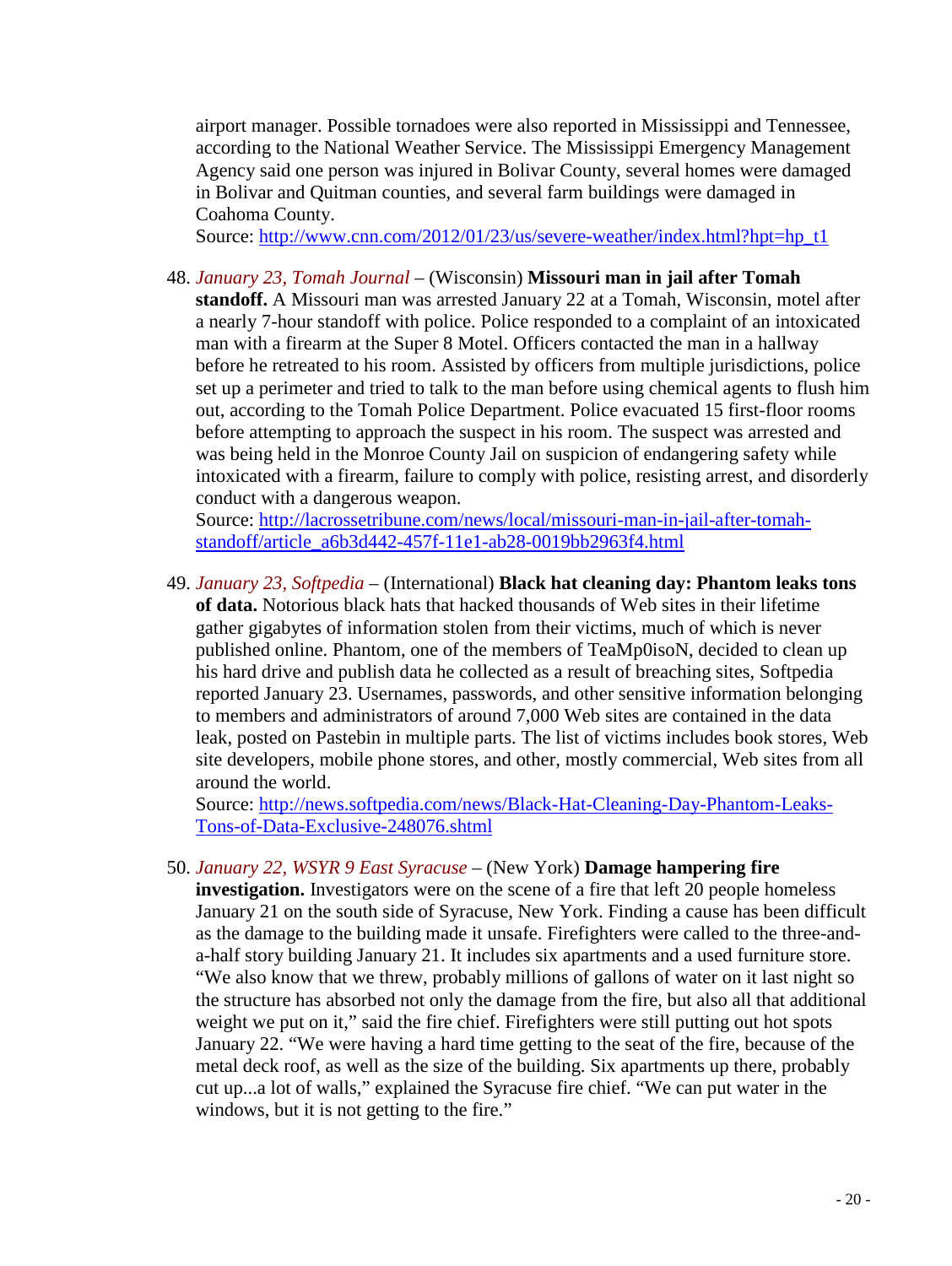Source: [http://www.9wsyr.com/mostpopular/story/Damage-hampering-fire](http://www.9wsyr.com/mostpopular/story/Damage-hampering-fire-investigation/SpJoMaV3CUKW1Wo2UNe8ig.cspx)[investigation/SpJoMaV3CUKW1Wo2UNe8ig.cspx](http://www.9wsyr.com/mostpopular/story/Damage-hampering-fire-investigation/SpJoMaV3CUKW1Wo2UNe8ig.cspx)

51. *January 22, Kitsap Sun* – (Washington) **'Suspicious' fire damages Island Lake community center.** A fire January 22 at the John Horsley Community Center at Island Lake County Park in Washington state burned a portion of the exterior of the building and caused smoke damage inside. The fire apparently started in an area of the building that housed the restrooms, then spread to the inside, according to a report from Central Kitsap Fire and Rescue. Interior damage was mainly caused by smoke. Fire crews quickly knocked down the flames, but they spent 3 hours making sure the fire was not smoldering in the heavy timbers that made up the structure. Damage was estimated at \$250,000. The cause of the fire was listed as "suspicious" and remains under investigation.

Source: [http://www.kitsapsun.com/news/2012/jan/22/suspicious-fire-damages-island](http://www.kitsapsun.com/news/2012/jan/22/suspicious-fire-damages-island-lake-community/)[lake-community/](http://www.kitsapsun.com/news/2012/jan/22/suspicious-fire-damages-island-lake-community/)

- 52. *January 22, Newark Star-Ledger* (New Jersey) **Five-alarm fire in Westfield destroys several businesses.** A five-alarm fire swept through several stores in Westfield, New Jersey, January 22, destroying the buildings. Firefighters arrived on scene and found Clyne & Murphy Catering engulfed in flames. The fire spread through the roof into the surrounding businesses — eight in total — before it was finally brought under control, the fire chief said. Crews would continue to monitor the area for hot spots into January 23, the fire chief said, noting it remained unsafe to enter the building. A total of 125 men from 16 engine companies and 6 ladder companies fought the fire for nearly 3 hours while large plumes of smoke loomed over the neighborhood. Source: [http://www.nj.com/news/index.ssf/2012/01/five](http://www.nj.com/news/index.ssf/2012/01/five-alarm_westfield_fire_dest.html)[alarm\\_westfield\\_fire\\_dest.html](http://www.nj.com/news/index.ssf/2012/01/five-alarm_westfield_fire_dest.html)
- 53. *January 22, phillyBurbs.com* (Pennsylvania) **Five hospitalized after dangerous CO levels in ice rink.** Fire people were taken to the hospital after feeling ill at the Wintersport complex in Upper Moreland, Pennsylvania, January 21. Police said fire and ambulance personnel were dispatched to the ice rink for multiple reports of people feeling ill due to a possible carbon monoxide leak. More than a dozen people were outside the building suffering lightheadedness and five were taken to the hospital, officials said. The fire marshal said firefighters found elevated levels of carbon monoxide in the building. The building was immediately evacuated. The source of the CO was a hot water heater filled with oil that is used to heat water before its used by the ice-smoothing machine, the fire marshal said. A flue to the heater was partially blocked, preventing proper ventilation.

Source: [http://www.phillyburbs.com/my\\_town/willow\\_grove/five-hospitalized-after](http://www.phillyburbs.com/my_town/willow_grove/five-hospitalized-after-dangerous-co-levels-in-ice-rink/article_c91880fb-50ad-5206-8c14-840897b985f3.html)[dangerous-co-levels-in-ice-rink/article\\_c91880fb-50ad-5206-8c14-840897b985f3.html](http://www.phillyburbs.com/my_town/willow_grove/five-hospitalized-after-dangerous-co-levels-in-ice-rink/article_c91880fb-50ad-5206-8c14-840897b985f3.html)

54. *January 21, KCNC 4 Denver* – (Colorado) **Feds worry about man who stole 7 guns.** Federal authorities are searching for a man who stole seven assault rifles, KCNC 4 Denver reported January 21. They are offering a reward for information the leads to an arrest. The man first hit a Dick's Sporting Goods store in Loveland. Then he broke into a Sports Authority in Fort Collins. The break-ins happened late at night when no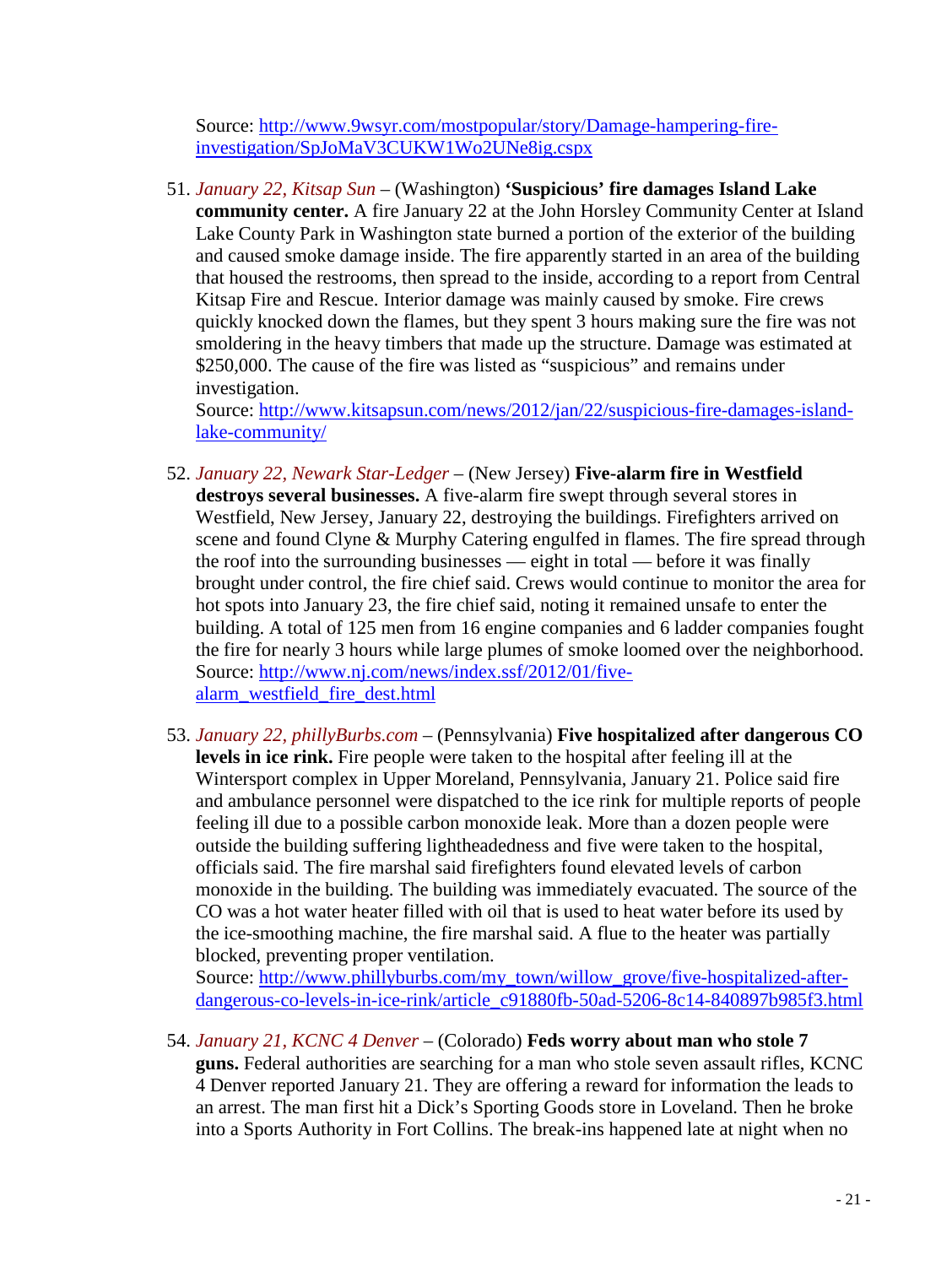employees or customers were around, apparently by smashing a store window. The thief got away with seven guns from two stores. The Bureau of Alcohol, Tobacco, Firearms and Explosives said the man is a danger to the community. Source: [http://denver.cbslocal.com/2012/01/21/feds-worried-about-man-who-stole-7](http://denver.cbslocal.com/2012/01/21/feds-worried-about-man-who-stole-7-guns/) [guns/](http://denver.cbslocal.com/2012/01/21/feds-worried-about-man-who-stole-7-guns/)

<span id="page-21-1"></span>For another story, see item **[42](#page-16-1)**

#### [\[Return to top\]](#page-0-1)

# **National Monuments and Icons Sector**

55. *January 22, Los Angeles Times* – (California) **Man crushed by tree at Yosemite as storm batters California.** A part-time ranger at Yosemite National Park was killed January 22 when strong winds felled a tree and crushed him in his tent in an employee housing area of the park, officials said. The man had worked in the park for 5 years and was employed by a ski area concessionaire, according to a park spokesman. A large tree limb crushed the employee's tent in Yosemite Valley, and strong winds knocked down trees around the park. The storm lingered in the state throughout the day, causing flooding in the north and power outages in Palm Springs, Joshua Tree, and Cathedral City.

<span id="page-21-0"></span>Source: [http://latimesblogs.latimes.com/lanow/2012/01/man-crushed-by-tree-at](http://latimesblogs.latimes.com/lanow/2012/01/man-crushed-by-tree-at-yosemite-as-winter-storm-batters-state.html)[yosemite-as-winter-storm-batters-state.html](http://latimesblogs.latimes.com/lanow/2012/01/man-crushed-by-tree-at-yosemite-as-winter-storm-batters-state.html)

#### [\[Return to top\]](#page-0-1)

# **Dams Sector**

- 56. *January 21, BYM Marine and Maritime News* (Georgia) **Berkeley Lake gets \$2.6 million federal grant to repair dam.** The city of Berkeley Lake, Georgia, is getting more than \$2.6 million from the Federal Emergency Management Agency (FEMA) toward repairs of its Berkeley Lake Dam, BYM Marine and Maritime News reported January 21. The FEMA regional administrator announced the additional grant funds to repair the dam damaged in historic flooding in September 2009. The total project cost is estimated to be \$3,580,558. The September 2009 rainfall caused a torrent of water to deface a large section, about 35 feet by 30 feet, of the dam's downstream embankment. The loss of the earthen face compromised much of the dam. After the flood, local, state, and FEMA officials examined and verified the damage and made repair recommendations. After the project, the dam will meet current Georgia Safe Dams Program criteria. It will better control seepage and will reduce the chance of slope failure by removing some of the existing downstream slope and residual materials, installing an internal drainage system, and placing new compacted fill material. The result will be a flatter, more stable configuration. Source:<http://www.bymnews.com/news/newsDetails.php?id=97729>
- 57. *January 20, Associated Press* (North Dakota) **Corps to increase water releases at Garrison Dam, now that Bismarck area has stable ice cover.** The U.S. Army Corps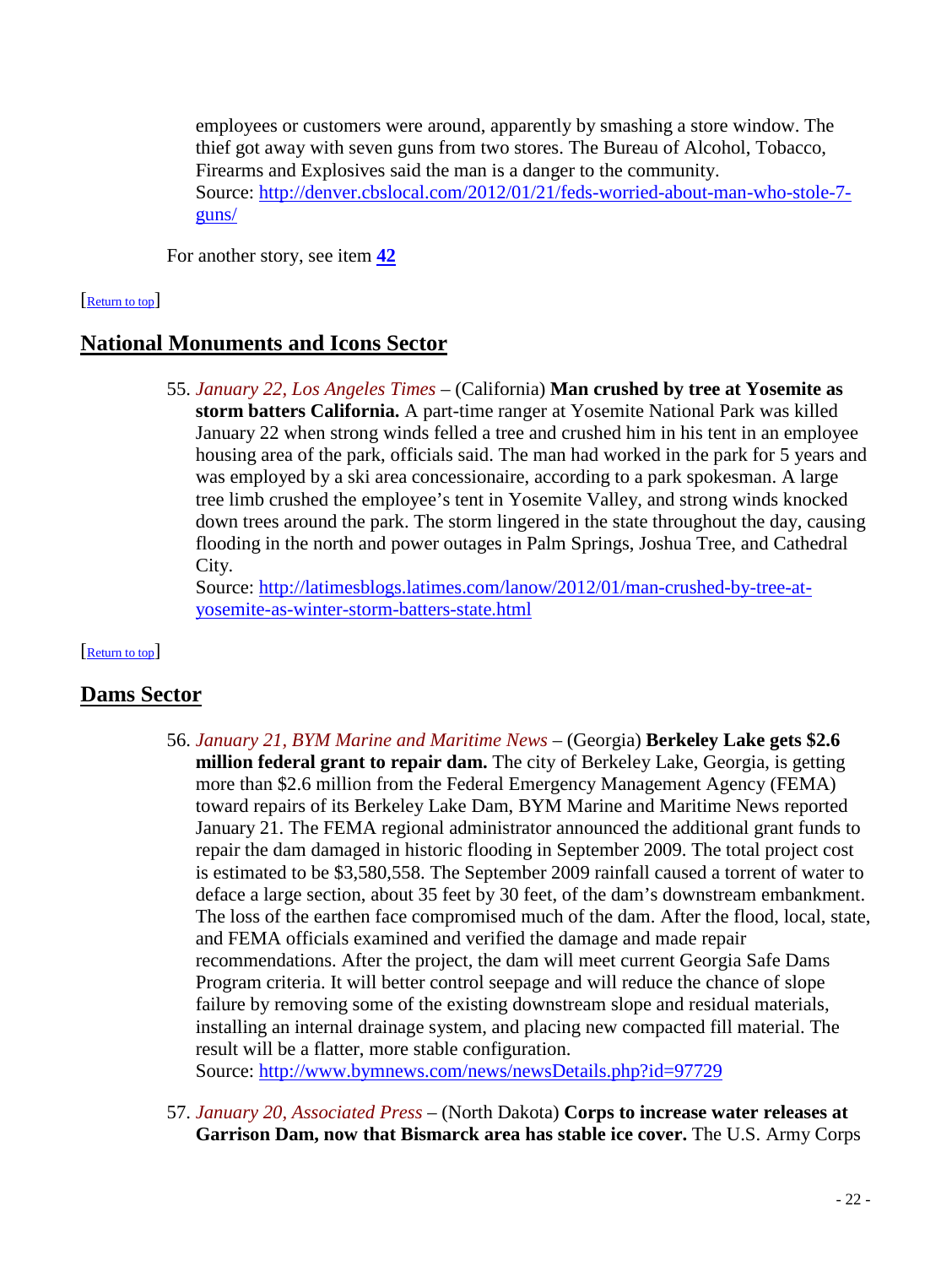of Engineers plans to gradually increase water releases from Garrison Dam on the Missouri River in North Dakota over the next several weeks, the Associated Press reported January 20. The Corps said a stable ice cover has been established on the river at Bismarck, allowing officials to release more water through the dam upstream without leading to river rises near the capital city. The Corps said the river level at Bismarck typically rises during the freeze-over period. That happened earlier this month, and higher-than-normal river stages in some areas prompted the National Weather Service to issue a flood warning. The river stayed below flood stage, there was no damage, and the warning has since been canceled.

Source:

[http://www.therepublic.com/view/story/93d9ed8e061d4f2eb870f8caf01268a8/ND--](http://www.therepublic.com/view/story/93d9ed8e061d4f2eb870f8caf01268a8/ND--Garrison-Dam-Releases/) [Garrison-Dam-Releases/](http://www.therepublic.com/view/story/93d9ed8e061d4f2eb870f8caf01268a8/ND--Garrison-Dam-Releases/)

[\[Return to top\]](#page-0-1)